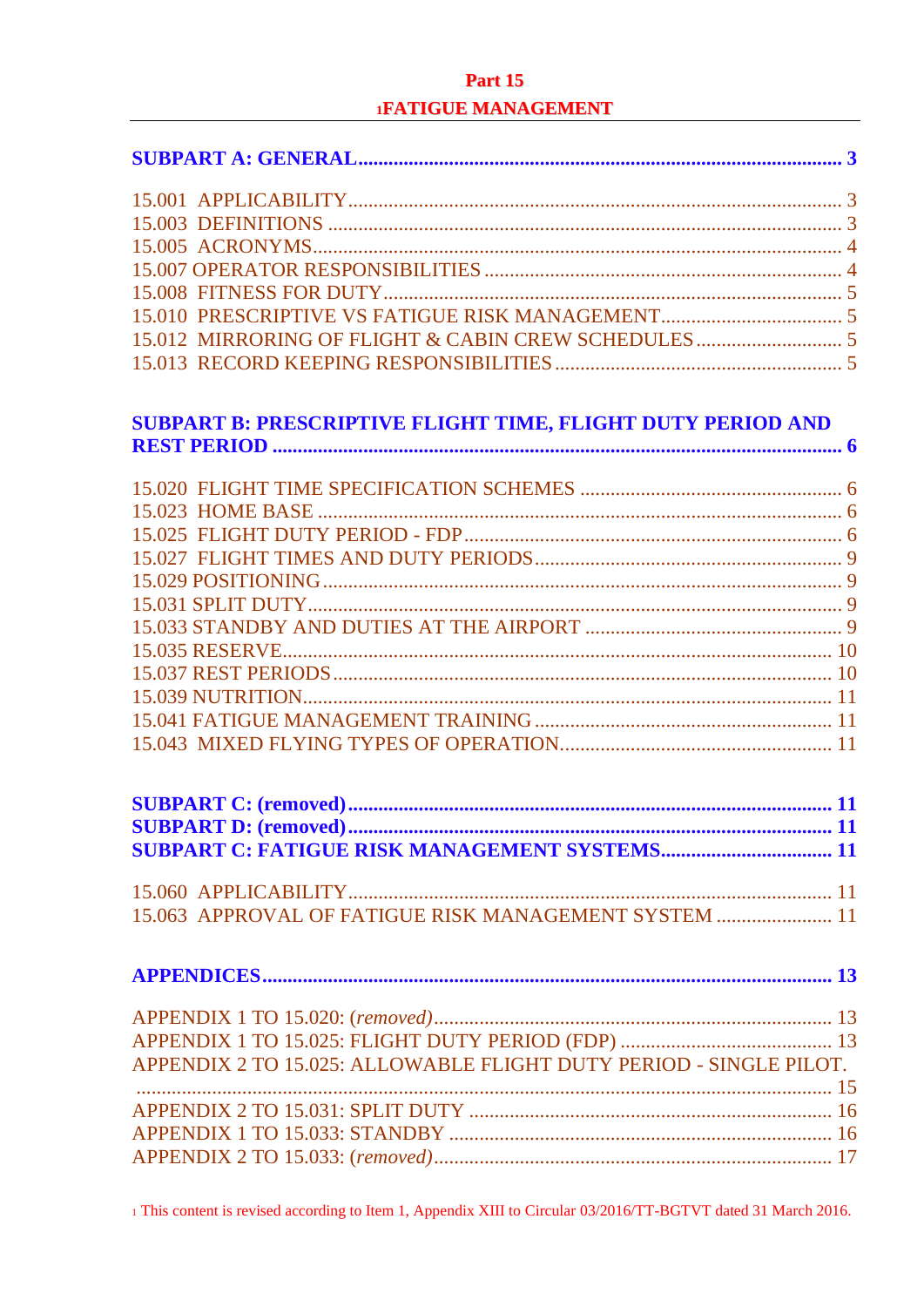| APPENDIX 3 TO 15.063: FATIGUE RISK MANAGEMENT PROCESSES  19 |  |
|-------------------------------------------------------------|--|
| APPENDIX 4 TO 15.063: FRMS SAFETY ASSURANCE PROCESSES 20    |  |
|                                                             |  |
|                                                             |  |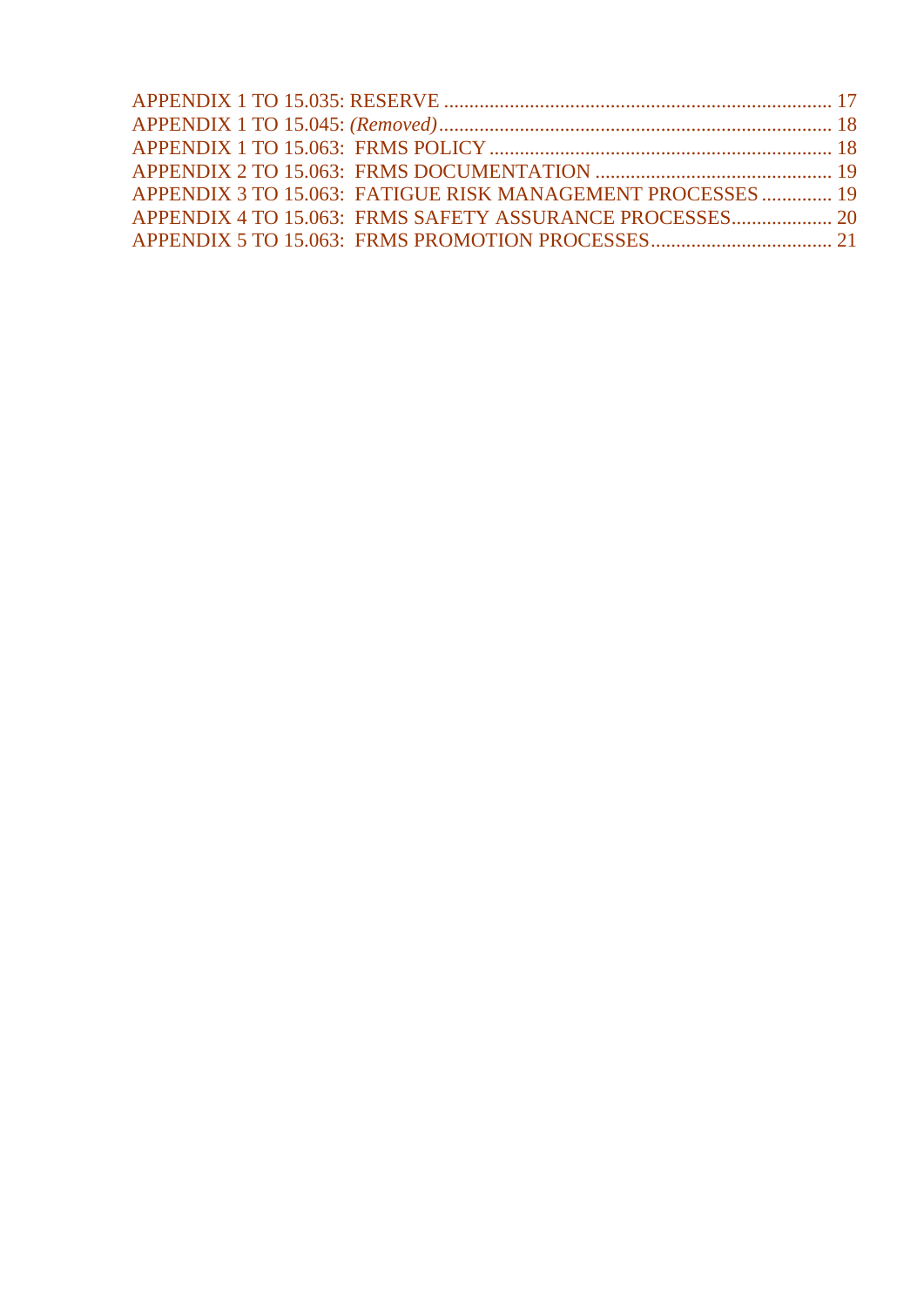## <span id="page-2-0"></span>**SUBPART A: GENERAL**

### <span id="page-2-1"></span>**<sup>2</sup>15.001 APPLICABILITY**

- (a) This Part prescribes the requirements of Vietnam regarding the maximum duty periods, maximum flight time and minimum rest periods and acceptable variations to these prescriptive requirements based on risk management to ensure that key crew and operations personnel do not experience fatigue during their assigned aviation duties.
- (b) This Part is applicable to operators, flight and cabin crews and flight dispatchers in general aviation, aerial work and commercial air transport operations of Vietnamregistered aircraft or where Vietnam has authorized these operations.

## <span id="page-2-2"></span>**15.003 DEFINITIONS**

(a) For the purpose of this Part, the following definitions shall apply:

*Note: Additional aviation-related terms are defined in Part 1 of these regulations.*

- (1) **Adequate facilities**: A quiet and comfortable place not open to the public;
- (2) **Augmented flight crew:** A flight crew which comprises more than the minimum number required for the operation of the aeroplane and in which each flight crew member can leave his post and be replaced by another appropriately qualified flight crew member;
- (3) **Break:** A period free of all duties, which counts as duty, being less than a rest period;
- (4) **Calendar day:** The period of elapsed time, using Coordinated Universal Time or local time, that begins at midnight and ends 24 hours later in the next midnight
- (5) **Deadhead Transportation:** Time spent in transportation on an aircraft (at the insistence of the AOC holder) to or from a crew member's home station;
- (6) **Duty Time:** The total time from the moment a person identified in this Part begins (immediately subsequent to a rest period) any work on behalf of the AOC holder until that person is relieved of all duties;
- (7) **Flight.** The period from takeoff to landing, sometimes referred to as "sectors**.**"
- (8) **Flight Duty Period:** The total time from the moment a flight crew member commences dutyto the moment the flight crew member is relieved of all duties having completed such flight or series of flights.
- (9) **Flight Time:** The period of time that the aircraft first moves under its own power until it is parked with engines shutdown:
	- (i) Flight time aeroplanes: The total time from the moment an aeroplane first moves to taxi for the purpose of taking off until the moment it finally comes to rest at the end of the flight;
	- (ii) Flight time helicopters. The total time from the moment a helicopter's rotor blades start turning until the moment the helicopter finally comes to rest at the end of the flight, and the rotor blades are stopped.

*Note: The definition of flight time is of necessity very general but in the context of limitations it is, of course, intended to apply to flight crew members in accordance with the relevant definition of a flight crew member. Pursuant to that latter definition, licensed crew personnel travelling as passengers cannot be considered flight crew members, although this should* 

<sup>2</sup> This content is revised according to Item 2, Appendix XIII to Circular 03/2016/TT-BGTVT dated 31 March 2016.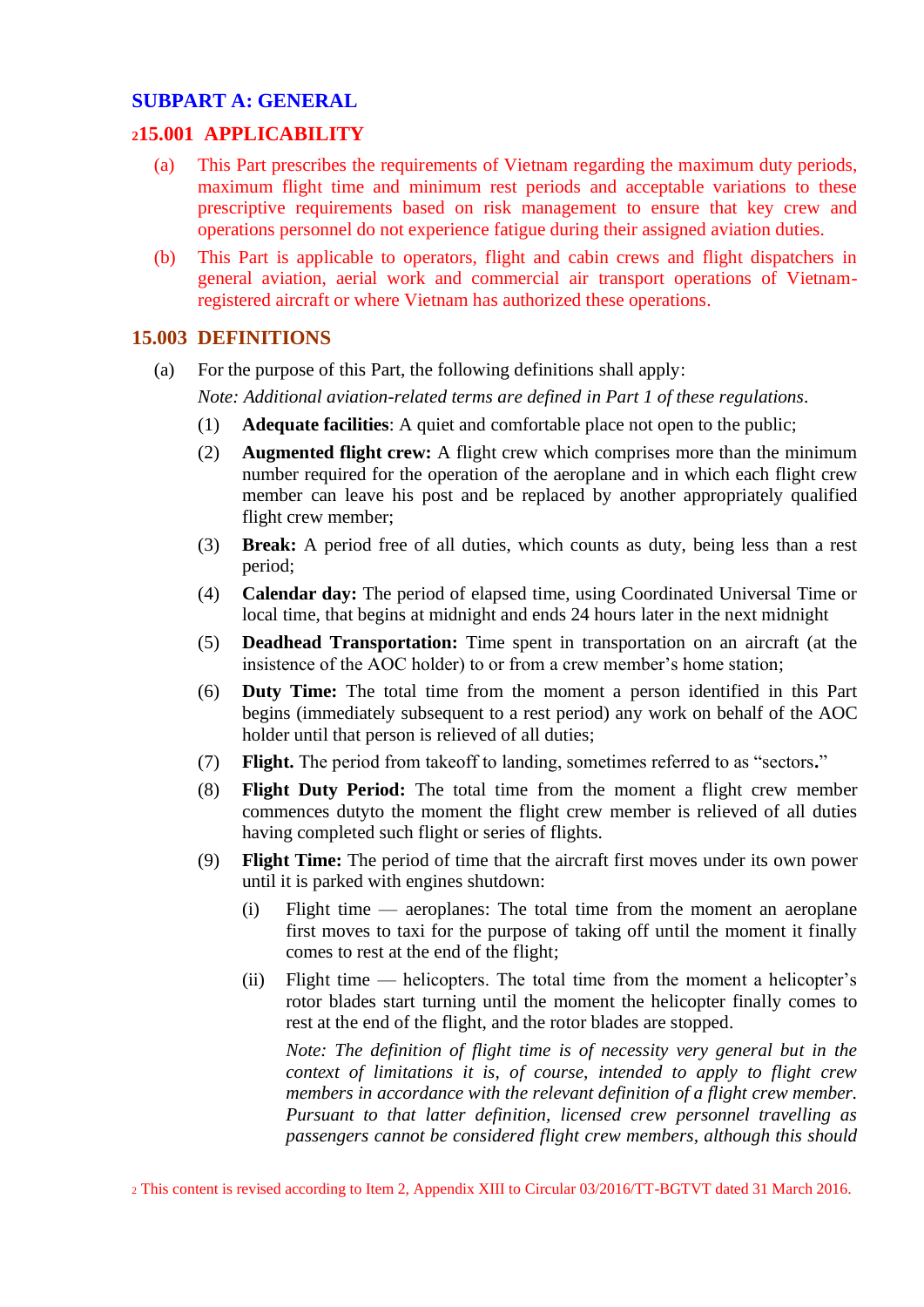#### *be taken into account in arranging rest periods.*

- (10) **Home base:** The place nominated by the operator to the crew member from where the crew member normally starts and ends a duty periods and at which place, under normal conditions, the operator is not responsible for the accommodation of the crew member concerned;
- (11) **Notification time:** The period of time that an operator allows between the time a crew member on standby receives a call requiring him to report for duty and the time he is required to report for that duty;
- (12) **Rest period:** A period free of all restraint, duty or responsibility for an AOC holder conducting commercial air transport operations;
- (13) **Reporting time**: The time at which the crew member is required to report for any duty. The reporting time is expressed in the local time at the reporting place.
- (14) **Split duty**: A flight duty period which consists of two duties separated by a break.
- (15) **Standby:** A defined period of time during which a crew member has not been assigned to any duty, but during which he is required by the operator to be available to receive an assignment for duty without an intervening rest period;
- (16) **Suitable accommodation**: A suitably furnished bedroom, with single occupancy which is subject to minimum noise, is well ventilated and should have the facility to control the levels of light and temperature.

### <span id="page-3-0"></span>**15.005 ACRONYMS**

- (a) The following acronyms are used in this Part:
	- (1) AOC Air Operator Certificate;
	- (2) FDP Flight Duty Period.

## <span id="page-3-1"></span>**<sup>3</sup>15.007 OPERATOR RESPONSIBILITIES**

An operator shall:

- (a) Publish duty rosters sufficiently in advance to provide the opportunity for crew members to plan adequate rest;
- (b) Ensure that flight duty periods are planned in a way that enables crew members to remain sufficiently free from fatigue so that they can operate to a satisfactory level of safety under all circumstances;
- (c) Specify reporting times that allow sufficient time for ground duties;
- (d) Take into account the relationship between the frequency and pattern of flight duty periods and rest periods and give consideration to the cumulative effects of undertaking long duty hours combined with minimum rest periods;
- (e) Allocate duty patterns which avoid practices that cause a serious disruption of an established sleep/work pattern, such as alternating day/night duties;
- (f) Comply with the provisions concerning disruptive schedules in accordance with this Part;
- (g) Provide rest periods of sufficient time to enable crew members to overcome the effects of the previous duties and to be rested by the start of the following flight duty period;
- (h) Plan recurrent extended recovery rest periods and notify crew members sufficiently in advance;
- (i) Plan flight duties in order to be completed within the allowable flight duty period taking

3 This content is revised according to Item 1, Appendix XI to Circular 21/2017/TT-BGTVT dated 30 Jun 2017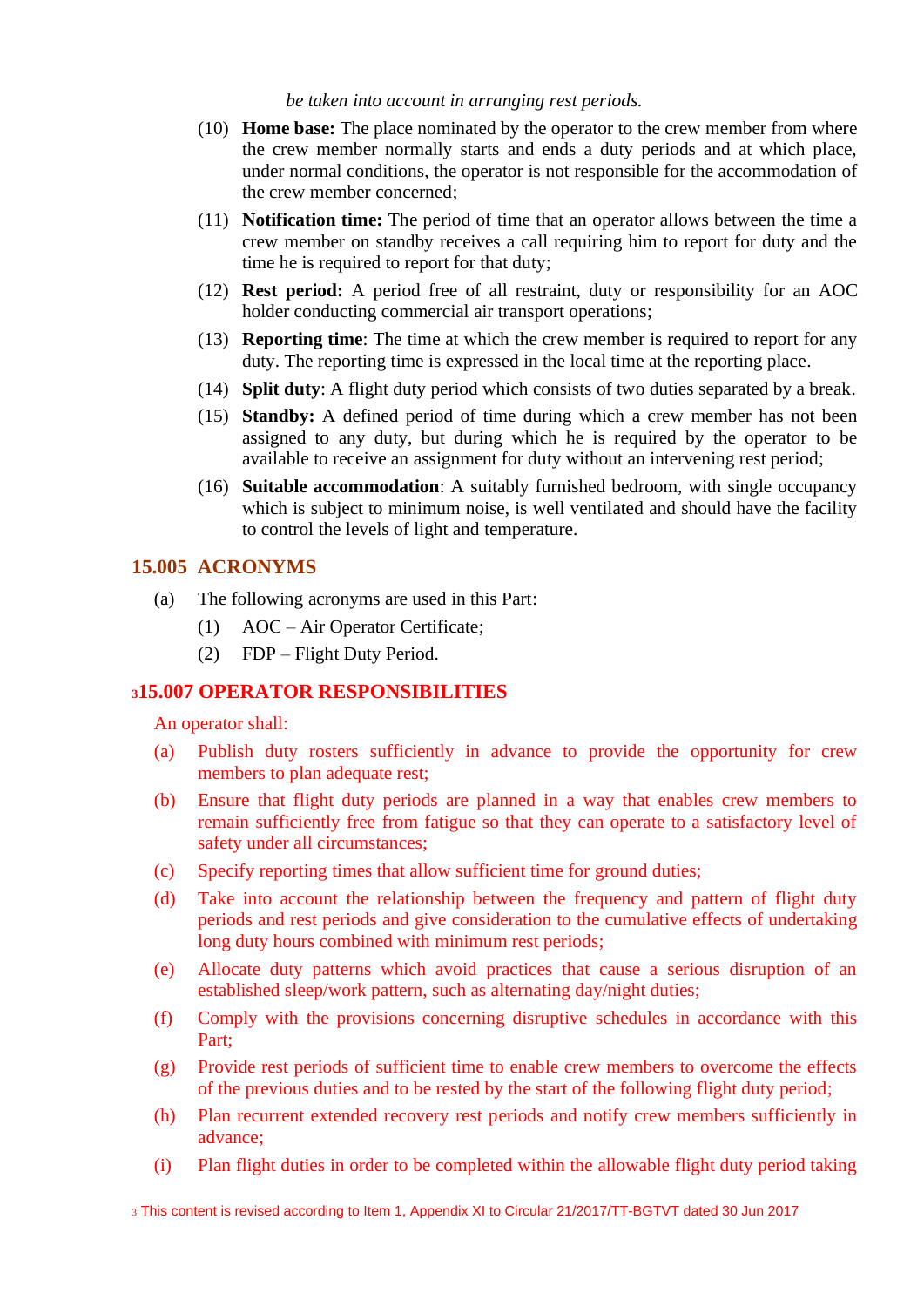into account the time necessary for pre-flight duties, the sector and turnaround times;

(j) Change a schedule and/or crew arrangements if the actual operation exceeds the maximum flight duty period on more than 33% of the flight duties in that schedule during a scheduled seasonal period.

## <span id="page-4-0"></span>**<sup>4</sup>15.008 FITNESS FOR DUTY**

- (a) Each crew member must report for any flight duty period rested and prepared to perform his or her assigned duties.
- (b) No operator may assign and no flight crew member may accept assignment to a flight duty period if the flight crew member has reported for a flight duty period too fatigued to safely perform his or her assigned duties.
- (c) No operator may permit a crew member to continue a flight duty period if the crew member has reported him or herself too fatigued to continue the assigned flight duty period.
- (d) As part of the dispatch or flight release, as applicable, each flight crew member must affirmatively state he or she is fit for duty prior to commencing flight.

## <span id="page-4-1"></span>**<sup>5</sup>15.010 PRESCRIPTIVE VS FATIGUE RISK MANAGEMENT**

- (a) Where the operator adopts prescriptive fatigue management regulations for part of all of its operations, the CAAV may approve, in exceptional circumstances, variations to these regulations on the basis of a risk assessment provided by the operator. To be eligible for that approval, the proposed variations shall provide a level of safety equivalent to, or better than, that achieved through the prescriptive fatigue management regulations.
- (b) No operator may exceed any prescriptive requirement of this Part unless an operatorspecific FRMS has been approved by the CAAV under Section 12.157 of these regulations and meets the requirements of Subpart E of this Part.

#### <span id="page-4-2"></span>**<sup>6</sup>15.012 MIRRORING OF FLIGHT & CABIN CREW SCHEDULES**

An operator may elect to apply the flight crew member flight duty and rest requirements to the cabin crew members without seeking separate approval from the CAAV.

## <span id="page-4-3"></span>**15.013 RECORD KEEPING RESPONSIBILITIES<sup>7</sup>**

- (a) The AOC holder shall ensure that the required records for tracking flight and duty times and rest periods are maintained in a manner so that an updated record is available before crew members begins their duty day or their first flight of the day.
- (b) Every person has to comply with this aviation regulations establish maximum flight and/or duty and minimum rest periods and shall ensure that the required records have been updated to the day on which they begin duty.
- (c) An operator shall maintain, for a period of 24 months:
	- (1) Individual records for each crew member including:
		- (i) flight times;
		- (ii) start, duration and end of each duty period and FDP;
		- (iii) rest periods and days free of all duties; and

<sup>4</sup> This content is added according to Item 3, Appendix XIII to Circular 03/2016/TT-BGTVT dated 31 March 2016

<sup>5</sup> This content is added according to Item 4, Appendix XIII to Circular 03/2016/TT-BGTVT dated 31 March 2016

<sup>6</sup> This content is revised according to Item 5, Appendix XIII to Circular 03/2016/TT-BGTVT dated 31 March 2016.

<sup>7</sup> This content is added according to Item 2, Appendix XI to Circular 21/2017/TT-BGTVT dated 30 Jun 2017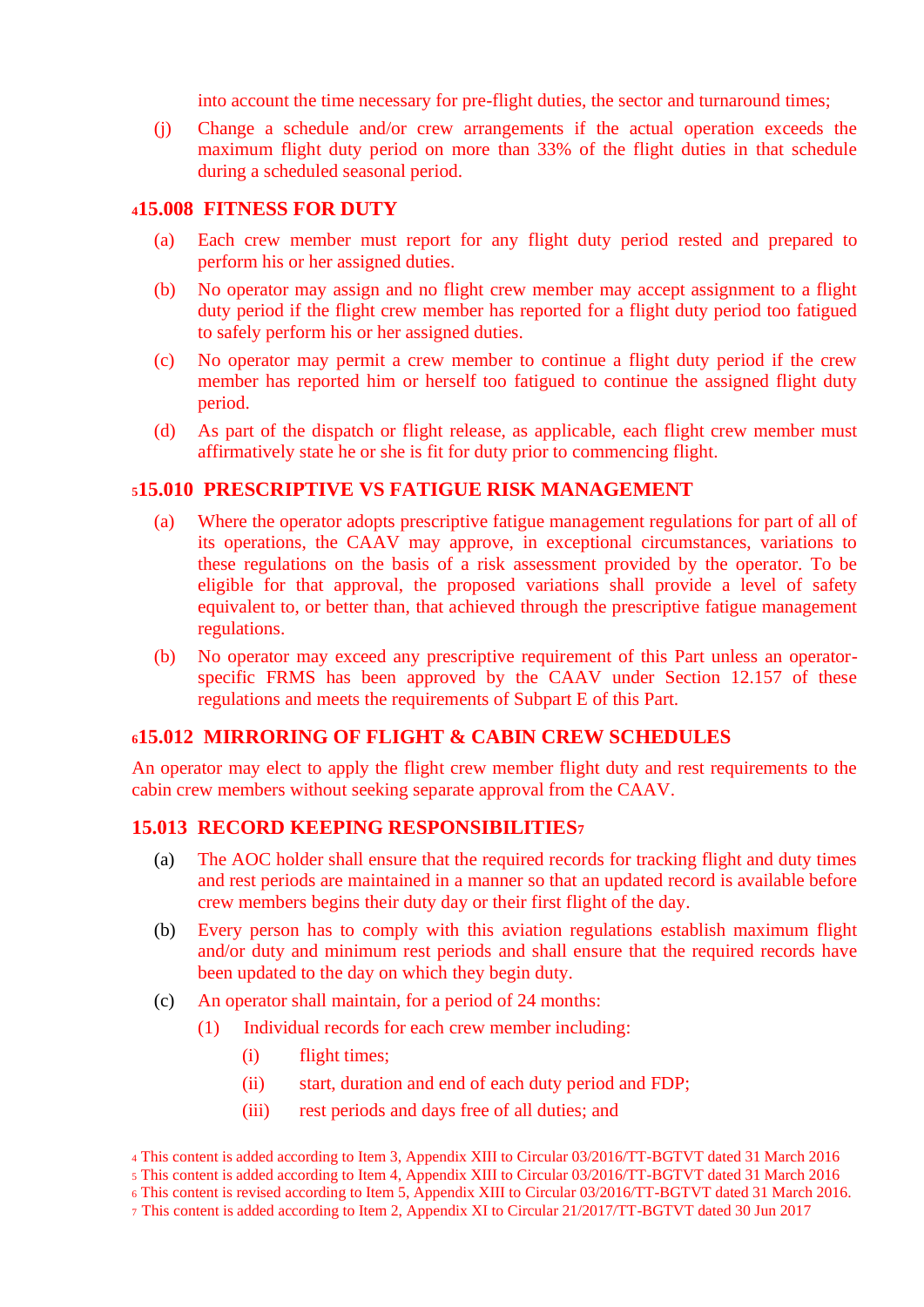- (iv) assigned home base.
- (2) Reports on extended flight duty periods and reduced rest periods.
- (d) Upon request, the operator shall provide copies of individual records of flight times, duty periods and rest periods to:
	- (1) the crew member concerned; and
	- (2) to another operator, in relation to a crew member who is or becomes a crew member of the operator concerned.

## <span id="page-5-0"></span><sup>8</sup>**SUBPART B: PRESCRIPTIVE FLIGHT TIME, FLIGHT DUTY PERIOD AND REST PERIOD**

## <span id="page-5-1"></span>**15.020 FLIGHT TIME SPECIFICATION SCHEMES**

- (a) Operators shall establish, implement and maintain flight time specification schemes that are appropriate for the type(s) of operation performed and that comply with Vietnam Aviation Regulations.
- (b) Before being implemented, it is Operator's resposibility to ensure that flight time specification schemes including any related FRM where required are approved by CAAV.

## <span id="page-5-2"></span>**15.023 HOME BASE**

- (a) An operator shall assign a home base to each crew member.
- (b) In the case of a change of home base, the first recurrent extended recovery rest period prior to starting duty at the new home base is increased to 72 hours, including 3 local nights. Travelling time between the former home base and the new home base is positioning.

## <span id="page-5-3"></span>**15.025 FLIGHT DUTY PERIOD - FDP**

- (a) The operator shall:
	- (1) define reporting times appropriate to each individual operation taking into account operations specifications;
	- (2) establish procedures specifying how the commander shall, in case of special circumstances which could lead to severe fatigue, and after consultation with the crew members concerned, reduce the actual FDP and/or increase the rest period in order to eliminate any detrimental effect on flight safety.
- (b) Basic maximum daily FDP.
	- (1) The maximum daily FDP without the use of extensions for acclimatised crew members shall be in accordance with the following table:

| <b>Start of FDP</b><br>at reference<br>time | $1 - 2$<br>Sectors | <b>Sectors</b> | <b>Sectors</b> | <b>Sectors</b> | $\mathbf b$<br><b>Sectors</b> | <b>Sectors</b> | <b>Sectors</b> | <b>Sectors</b> | 10<br><b>Sectors</b> |
|---------------------------------------------|--------------------|----------------|----------------|----------------|-------------------------------|----------------|----------------|----------------|----------------------|
| $06:00 - 13:29$                             | 13:00              | 12:30          | 12:00          | 11:30          | 11:00                         | 10:30          | 10:00          | 09:30          | 09:00                |
| $13:30 - 13:59$   12:45                     |                    | 12:15          | 11:45          | 11:15          | 10:45                         | 10:15          | 09:45          | 09:15          | 09:00                |
| $14:00 - 14:29$                             | 12:30              | 12:00          | 11:30          | 11:00          | 10:30                         | 10:00          | 09:30          | 09:00          | 09:00                |

### **Table 01: Maximum daily FDP – Acclimatised crew members**

<sup>8</sup> This content is revised according to Item 3, Appendix XI to Circular 21/2017/TT-BGTVT dated 30 Jun 2017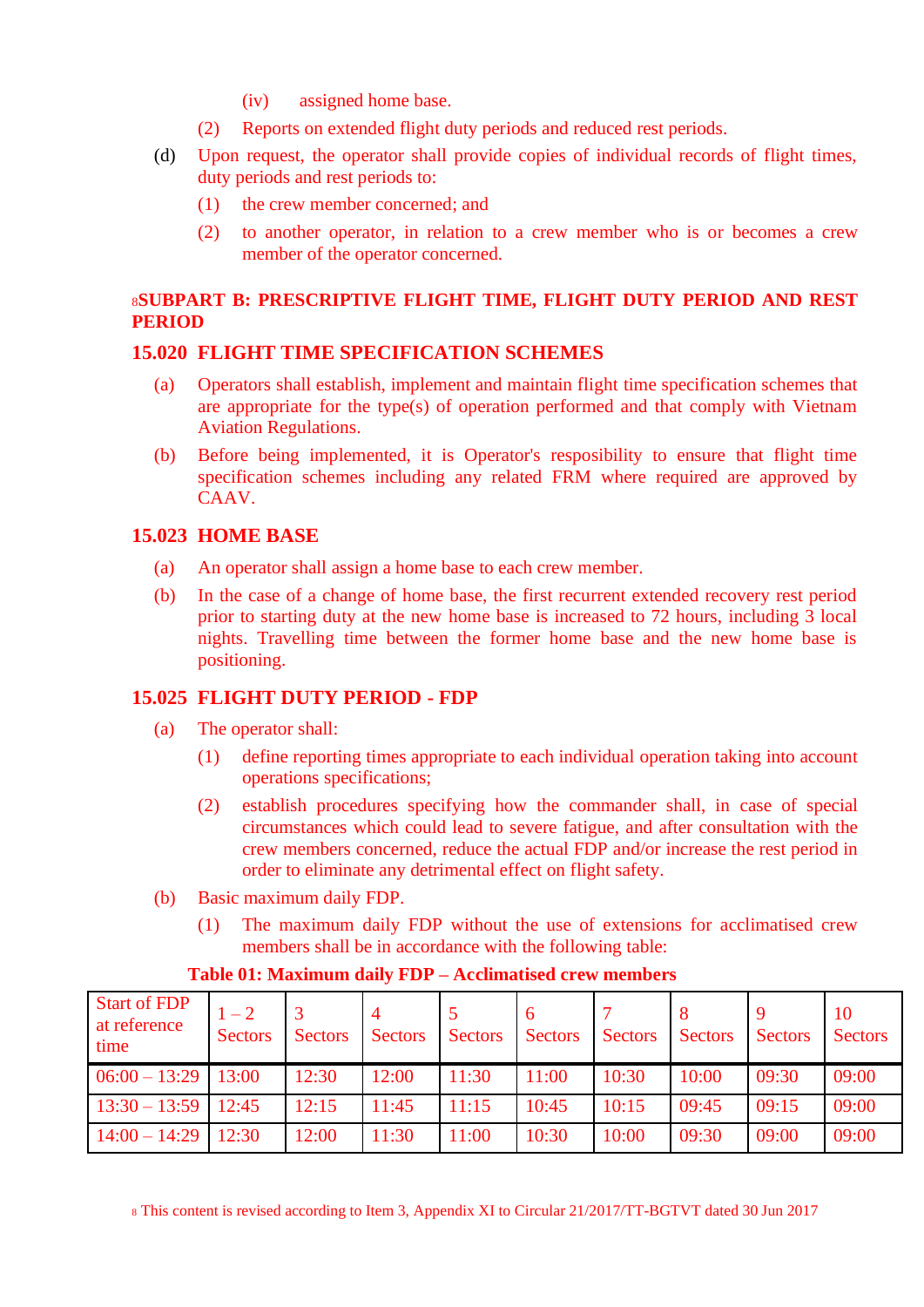| $14:30 - 14:59$ | 12:15 | 11:45 | 11:15 | 10:45 | 10:15 | 09:45 | 09:15 | 09:00 | 09:00 |
|-----------------|-------|-------|-------|-------|-------|-------|-------|-------|-------|
| $15:00 - 15:29$ | 12:00 | 11:30 | 11:00 | 10:30 | 10:00 | 09:30 | 09:00 | 09:00 | 09:00 |
| $15:30 - 15:59$ | 11:45 | 11:15 | 10:45 | 10:15 | 09:45 | 09:15 | 09:00 | 09:00 | 09:00 |
| $16:00 - 16:29$ | 11:30 | 11:00 | 10:30 | 10:00 | 09:30 | 09:00 | 09:00 | 09:00 | 09:00 |
| $16:30 - 16:59$ | 11:15 | 10:45 | 10:15 | 09:45 | 09:15 | 09:00 | 09:00 | 09:00 | 09:00 |
| $17:00 - 04:59$ | 11:00 | 10:30 | 10:00 | 09:30 | 09:00 | 09:00 | 09:00 | 09:00 | 09:00 |
| $05:00 - 05:14$ | 12:00 | 11:30 | 11:00 | 10:30 | 10:00 | 09:30 | 09:00 | 09:00 | 09:00 |
| $05:15 - 05:29$ | 12:15 | 11:45 | 11:15 | 10:45 | 10:15 | 09:45 | 09:15 | 09:00 | 09:00 |
| $05:30 - 05:44$ | 12:30 | 12:00 | 11:30 | 11:00 | 10:30 | 10:00 | 09:30 | 09:00 | 09:00 |
| $05:45 - 05:59$ | 12:45 | 12:15 | 11:45 | 11:15 | 10:45 | 10:15 | 09:45 | 09:15 | 09:00 |

(2) The maximum daily FDP when crew members are in an unknown state of acclimatisation shall be in accordance with the following table:

**Table 02: Crew members in an unknown state of acclimatisation** 

| Maximum daily FDP according to sectors |                                 |  |  |  |       |       |
|----------------------------------------|---------------------------------|--|--|--|-------|-------|
|                                        |                                 |  |  |  |       |       |
|                                        | $11:00$ 10:30 10:00 09:30 09:00 |  |  |  | 09:00 | 09:00 |

(3) The maximum daily FDP when crew members are in an unknown state of acclimatisation and the operator has implemented a FRM, shall be in accordance with the following table:

### **Table 03: Crew members in an unknown state of acclimatisation under FRM**

| Maximum daily FDP according to sectors |       |       |       |       |       |       |  |
|----------------------------------------|-------|-------|-------|-------|-------|-------|--|
|                                        |       |       |       |       |       |       |  |
|                                        | 11:30 | 11:00 | 10:30 | 10:00 | 09:30 | 09:00 |  |

(c) FDP with different reporting time for flight crew and cabin crew.

Whenever cabin crew requires more time than the flight crew for their pre-flight briefing for the same sector or series of sectors, the FDP of the cabin crew may be extended by the difference in reporting time between the cabin crew and the flight crew. The difference shall not exceed 1 hour. The maximum daily FDP for cabin crew shall be based on the time at which the flight crew report for their FDP, but the FDP shall start at the reporting time of the cabin crew.

- (d) Maximum daily FDP for acclimatised crew members with the use of extensions without in-flight rest.
	- (1) The maximum daily FDP may be extended by up to 1 hour not more than twice in any 7 consecutive days. In that case, the minimum pre-flight and post-flight rest periods shall be increased by 2 hours; or the post-flight rest period shall be increased by 4 hours.
	- (2) When extensions are used for consecutive FDPs, the additional pre- and postflight rest between the two extended FDPs required under subparagraph 1 shall be provided consecutively.
	- (3) The use of the extension shall be planned in advance, and shall be limited to a maximum of:
		- (i) 5 sectors when the WOCL is not encroached; or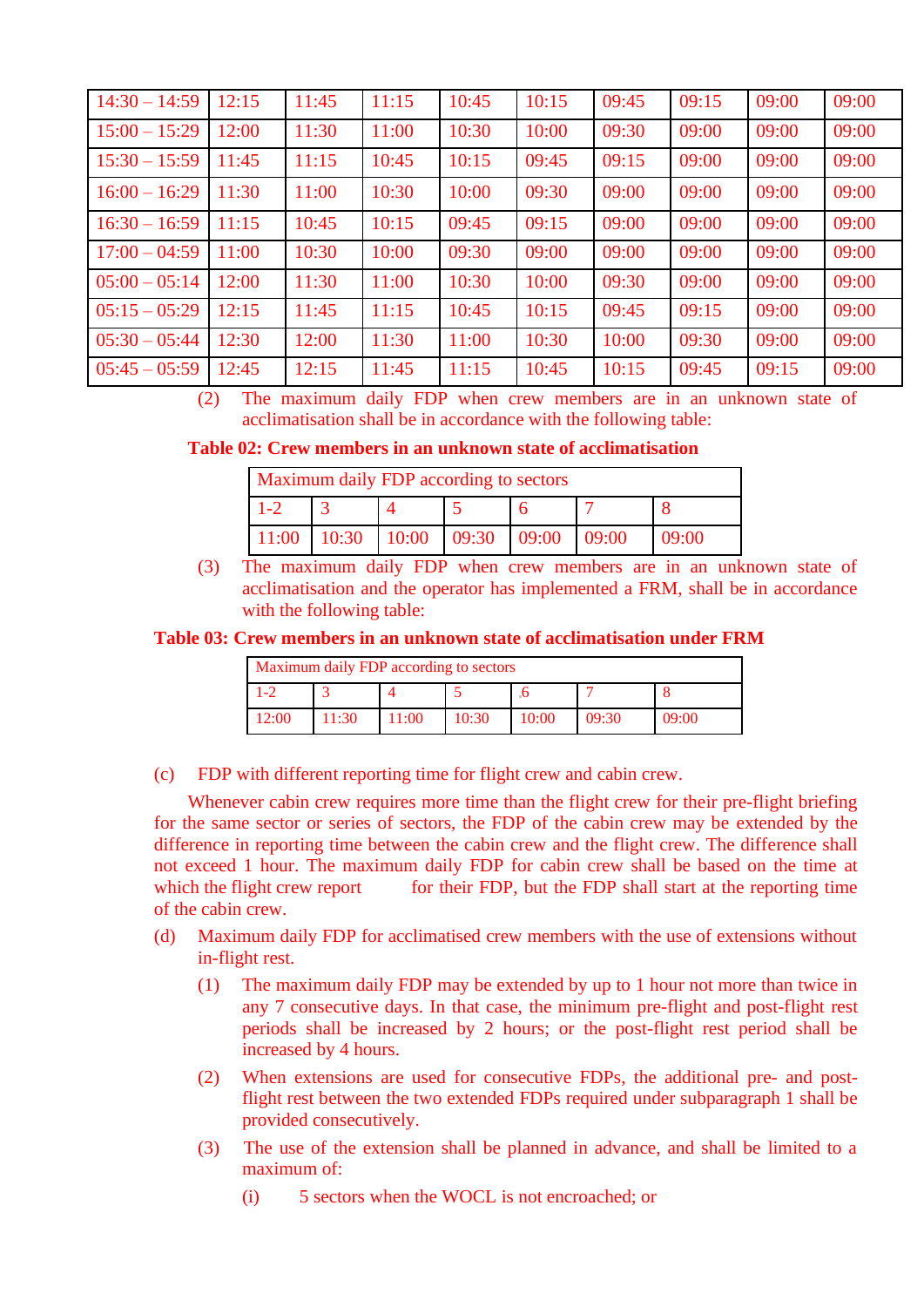- (ii) 4 sectors, when the WOCL is encroached by 2 hours or less; or
- (iii) 2 sectors, when the WOCL is encroached by more than 2 hours.
- (4) Extension of the maximum basic daily FDP without in-flight rest shall not be combined with extensions due to in-flight rest or split duty in the same duty period.
- (5) Flight time specification schemes shall specify the limits for extensions of the maximum basic daily FDP in accordance with the certification specifications applicable to the type of operation, taking into account the number of sectors flown and WOCL encroachment.
- (e) Maximum daily FDP with the use of extensions due to in-flight rest

Flight time specification schemes shall specify the conditions for extensions of the maximum basic daily FDP with in-flight rest in accordance with the certification specifications applicable to the type of operation, taking into account:

- (i) the number of sectors flown;
- (ii) the minimum in-flight rest allocated to each crew member;
- (iii) the type of in-flight rest facilities; and
- (iv) the augmentation of the basic flight crew.
- (f) Unforeseen circumstances in flight operations commander's discretion
	- (1) The conditions to modify the limits on flight duty, duty and rest periods by the commander in the case of unforeseen circumstances in flight operations, which start at or after the reporting time, shall comply with the following:
		- (i) the maximum daily FDP with in-flight rest may not be increased by more than 2 hours unless the flight crew has been augmented, in which case the maximum flight duty period may be increased by not more than 3 hours;
		- (ii) if on the final sector within an FDP the allowed increase is exceeded because of unforeseen circumstances after take-off, the flight may continue to the planned destination or alternate aerodrome; and
		- (iii) the rest period following the FDP may be reduced but can never be less than 10 hours.
	- (2) In case of unforeseen circumstances which could lead to severe fatigue, the commander shall reduce the actual flight duty period and/or increase the rest period in order to eliminate any detrimental effect on flight safety.
	- (3) The commander shall consult all crew members on their alertness levels before deciding the modifications under subparagraphs 1 and 2.
	- (4) The commander shall submit a report to the operator when an FDP is increased or a rest period is reduced at his or her discretion.
	- (5) Where the increase of an FDP or reduction of a rest period exceeds 1 hour, a copy of the report, to which the operator shall add its comments, shall be sent by the operator to the competent authority not later than 28 days after the event.
	- (6) The operator shall implement a non-punitive process for the use of the discretion described under this provision and shall describe it in the operations manual.

(g) Unforeseen circumstances in flight operations — delayed reporting

The operator shall establish procedures, in the operations manual, for delayed reporting in the event of unforeseen circumstances, in accordance with the certification specifications applicable to the type of operation.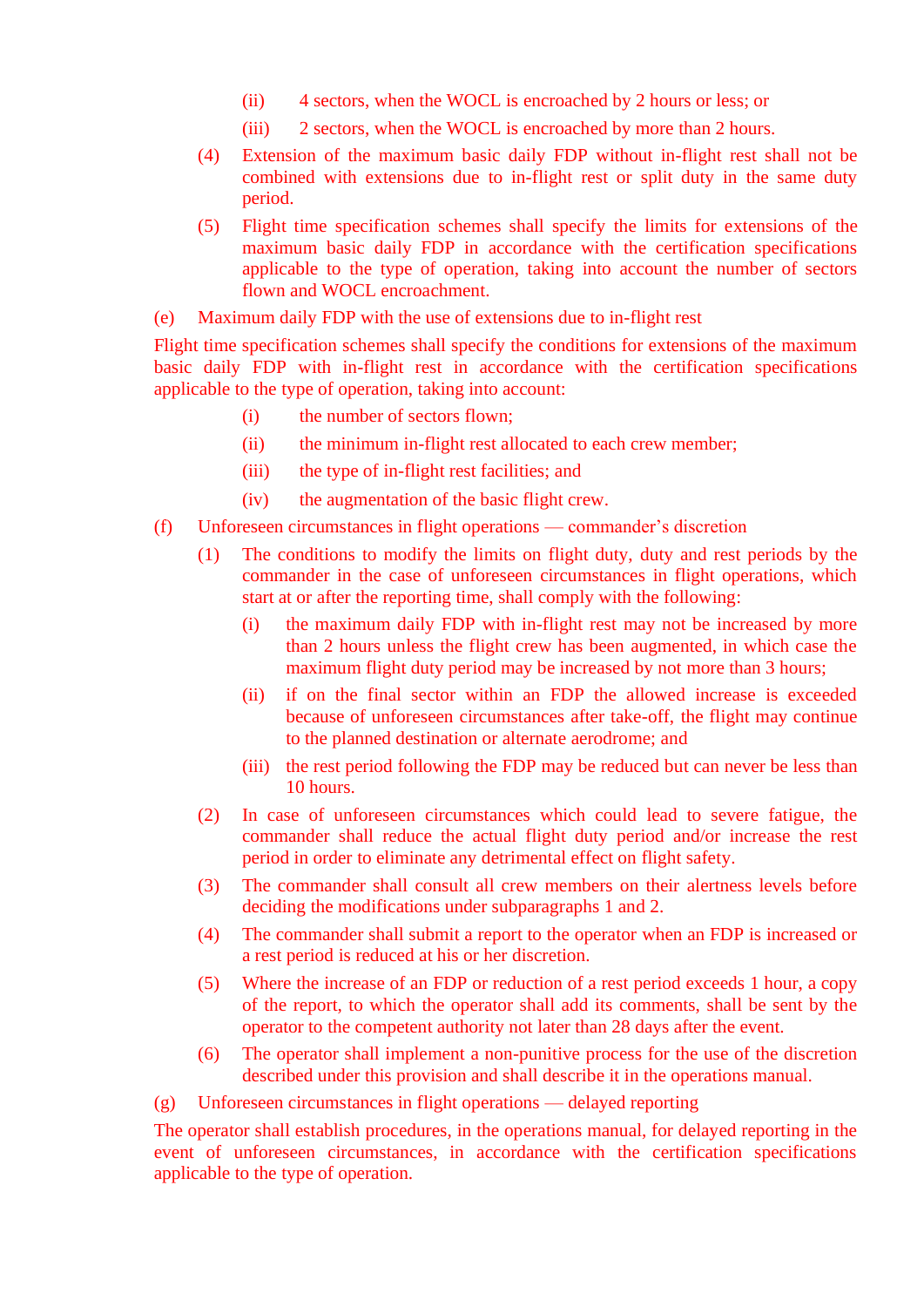## <span id="page-8-0"></span>**15.027 FLIGHT TIMES AND DUTY PERIODS**

- (a) The total duty periods to which a crew member may be assigned shall not exceed:
	- (1) 60 duty hours in any 7 consecutive days;
	- (2) 110 duty hours in any 14 consecutive days;
	- (3) 190 duty hours in any 28 consecutive days, spread as evenly as practicable throughout that period.
- (b) The total flight time of the sectors on which an individual crew member is assigned as an operating crew member shall not exceed:
	- (1) 100 hours of flight time in any 28 consecutive days;
	- (2) 1000 hours of flight time in any 12 consecutive calendar months.
- (c) Post-flight duty shall count as duty period. The operator shall specify in its operations manual the minimum time period for post-flight duties.

## <span id="page-8-1"></span>**15.029 POSITIONING**

If an operator positions a crew member, the following shall apply:

- (a) Positioning after reporting but prior to operating shall be counted as FDP but shall not count as a sector;
- (b) All time spent on positioning shall count as duty period.

## <span id="page-8-2"></span>**15.031 SPLIT DUTY**

The conditions for extending the basic maximum daily FDP due to a break on the ground shall be in accordance with the following:

- (a) Flight time specification schemes shall specify the following elements for split duty in accordance with the certification specifications applicable to the type of operation:
	- (1) the minimum duration of a break on the ground;
	- (2) the possibility to extend the FDP prescribed under 15.205(b) taking into account the duration of the break on the ground, the facilities provided to the crew member to rest and other relevant factors.
- (b) The break on the ground shall count in full as FDP.
- (c) Split duty shall not follow a reduced rest.

## <span id="page-8-3"></span>**15.033 STANDBY AND DUTIES AT THE AIRPORT**

If an operator assigns crew members to standby or to any duty at the airport, the following shall apply in accordance with the certification specifications applicable to the type of operation:

- (a) Standby and any duty at the airport shall be in the roster and the start and end time of standby shall be defined and notified in advance to the crew members concerned to provide them with the opportunity to plan adequate rest.
- (b) A crew member is considered on airport standby from reporting at the reporting point until the end of the notified airport standby period.
- (c) Airport standby shall count in full as duty period.
- (d) Any duty at the airport shall count in full as duty period and the FDP shall count in full from the airport duty reporting time.
- (e) The operator shall provide accommodation to the crew member on airport standby.
- (f) Flight time specification schemes shall specify the following elements: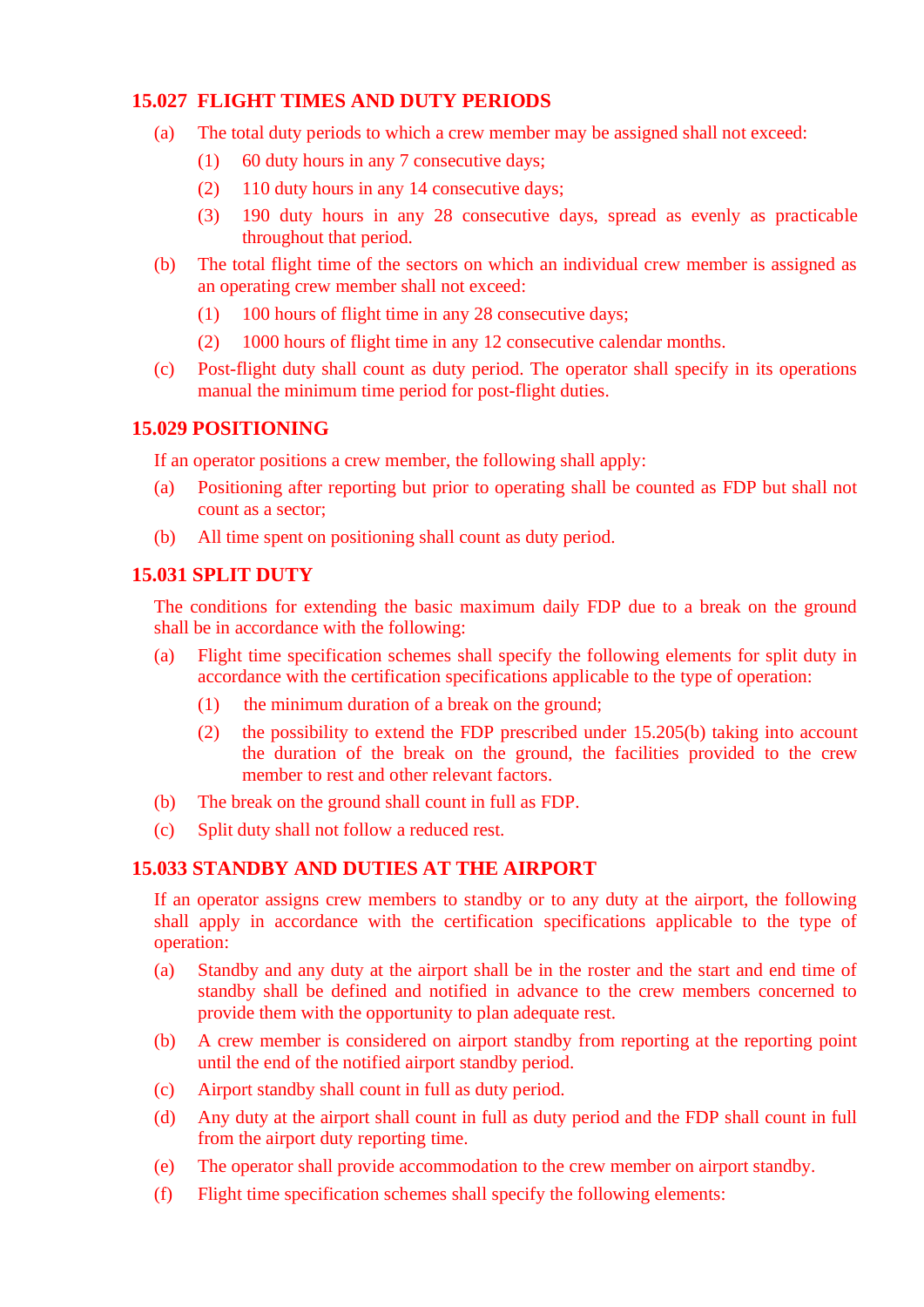- (1) the maximum duration of any standby;
- (2) the impact of the time spent on standby on the maximum FDP that may be assigned, taking into account facilities provided to the crew member to rest, and other relevant factors such as:
	- (i) the need for immediate readiness of the crew member,
	- (ii) the interference of standby with sleep, and
	- (iii) sufficient notification to protect a sleep opportunity between the call for duty and the
	- (iv) assigned FDP;
- (3) the minimum rest period following standby which does not lead to assignment of an FDP;
- (4) how time spent on standby other than airport standby shall be counted for the purpose of cumulative duty periods.

#### <span id="page-9-0"></span>**15.035 RESERVE**

If an operator assigns crew members to reserve, the following requirements shall apply in accordance with the certification specifications applicable to the type of operation:

- (a) Reserve shall be in the roster;
- (b) Flight time specification schemes shall specify the following elements:
	- (1) the maximum duration of any single reserve period;
	- (2) the number of consecutive reserve days that may be assigned to a crew member.

### <span id="page-9-1"></span>**15.037 REST PERIODS**

- (a) Minimum rest period at home base.
	- (1) The minimum rest period provided before undertaking an FDP starting at home base shall be at least as long as the preceding duty period, or 12 hours, whichever is greater.
	- (2) By way of derogation from point (1), the minimum rest provided under point (b) applies if the operator provides suitable accommodation to the crew member at home base.
- (b) Minimum rest period away from home base.

The minimum rest period provided before undertaking an FDP starting away from home base shall be at least as long as the preceding duty period, or 10 hours, whichever is greater. This period shall include an 8-hour sleep opportunity in addition to the time for travelling and physiological needs.

(c) Reduced rest

By derogation from points (a) and (b), flight time specification schemes may reduce the minimum rest periods in accordance with the certification specifications applicable to the type of operation and taking into account the following elements:

- (1) the minimum reduced rest period;
- (2) the increase of the subsequent rest period;
- (3) the reduction of the FDP following the reduced rest.
- (d) Recurrent extended recovery rest periods

Flight time specification schemes shall specify recurrent extended recovery rest periods to compensate for cumulative fatigue. The minimum recurrent extended recovery rest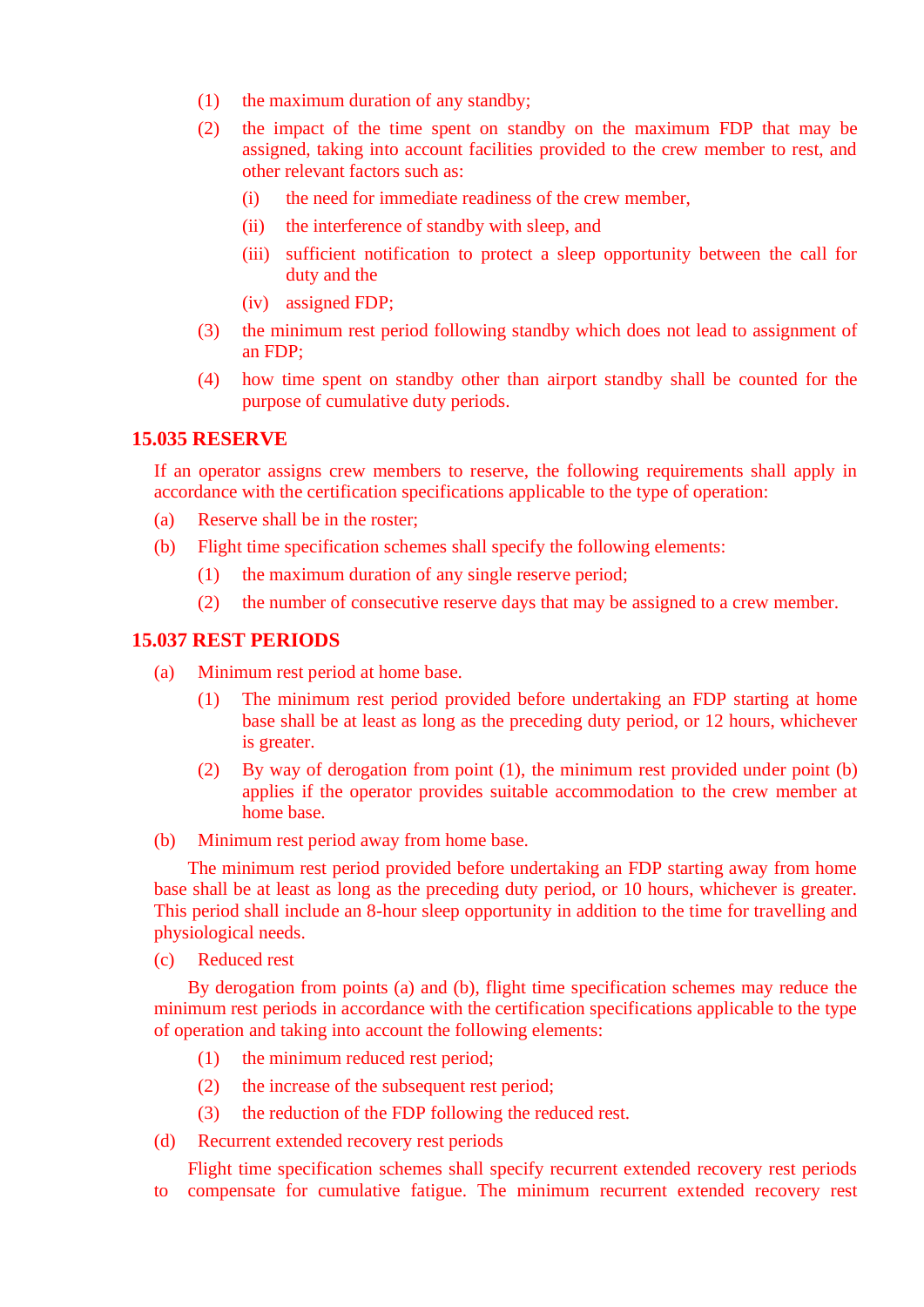period shall be 36 hours, including 2 local nights, and in any case the time between the end of one recurrent extended recovery rest period and the start of the next extended recovery rest period shall not be more than 168 hours. The recurrent extended recovery rest period shall be increased to 2 local days twice every month.

- (e) Flight time specification schemes shall specify additional rest periods in accordance with the applicable certification specifications to compensate for:
	- (1) the effects of time zone differences and extensions of the FDP;
	- (2) additional cumulative fatigue due to disruptive schedules; and
	- (3) a change of home base.

## <span id="page-10-0"></span>**15.039 NUTRITION**

- (a) During the FDP there shall be the opportunity for a meal and drink in order to avoid any detriment to a crew member's performance, especially when the FDP exceeds 6 hours.
- (b) An operator shall specify in its operations manual how the crew member's nutrition during FDP is ensured.

### <span id="page-10-1"></span>**15.041 FATIGUE MANAGEMENT TRAINING**

The operator shall provide fatigue management training to crew members, dispatchers, personnel responsible for preparation and maintenance of crew rosters and management personnel concerned as prescribed by Part 14 of these regulations.

## <span id="page-10-2"></span>**15.043 MIXED FLYING TYPES OF OPERATION.**

- (a) No person may schedule any flight crew member and no person may accept an assignment for mixed flying types of operation, such as flight simulator, conversion/recurrent training flights prior to commercial air transport flights, except as prescribed by the CAAV.
- (b) Time carried out either in flight simulator or training flights shall be doubled for the purpose of calculating the limits of that FDP.

*Note: The number of landings during flight simulator and training flights need not be taken into account.*

#### <span id="page-10-4"></span><span id="page-10-3"></span>**<sup>9</sup>SUBPART C: (removed) <sup>10</sup>SUBPART D: (removed)**

## <span id="page-10-5"></span>**SUBPART C: FATIGUE RISK MANAGEMENT SYSTEMS<sup>11</sup>**

## <span id="page-10-6"></span>**15.060 APPLICABILITY**

(a) This Subpart is applicable to those operators that have approved FRMS systems in lieu of, or in concert with, the prescriptive requirements of this Part.

## <span id="page-10-7"></span>**15.063 APPROVAL OF FATIGUE RISK MANAGEMENT SYSTEM**

(a) The CAAV may approve an operator's FRMS to take the place of any or all of the prescriptive fatigue management regulations. To be eligible for that approval, the operator's proposed FRMS shall provide a level of safety equivalent to, or better than, the prescriptive fatigue management regulations.

<sup>9</sup> This content is revised according to Item 4, Appendix XI to Circular 21/2017/TT-BGTVT dated 30 June 2017.

<sup>10</sup> This content is revised according to Item 4, Appendix XI to Circular 21/2017/TT-BGTVT dated 30 June 2017.

<sup>11</sup> This content is revised according to Item 5, Appendix XI to Circular 21/2017/TT-BGTVT dated 30 June 2017.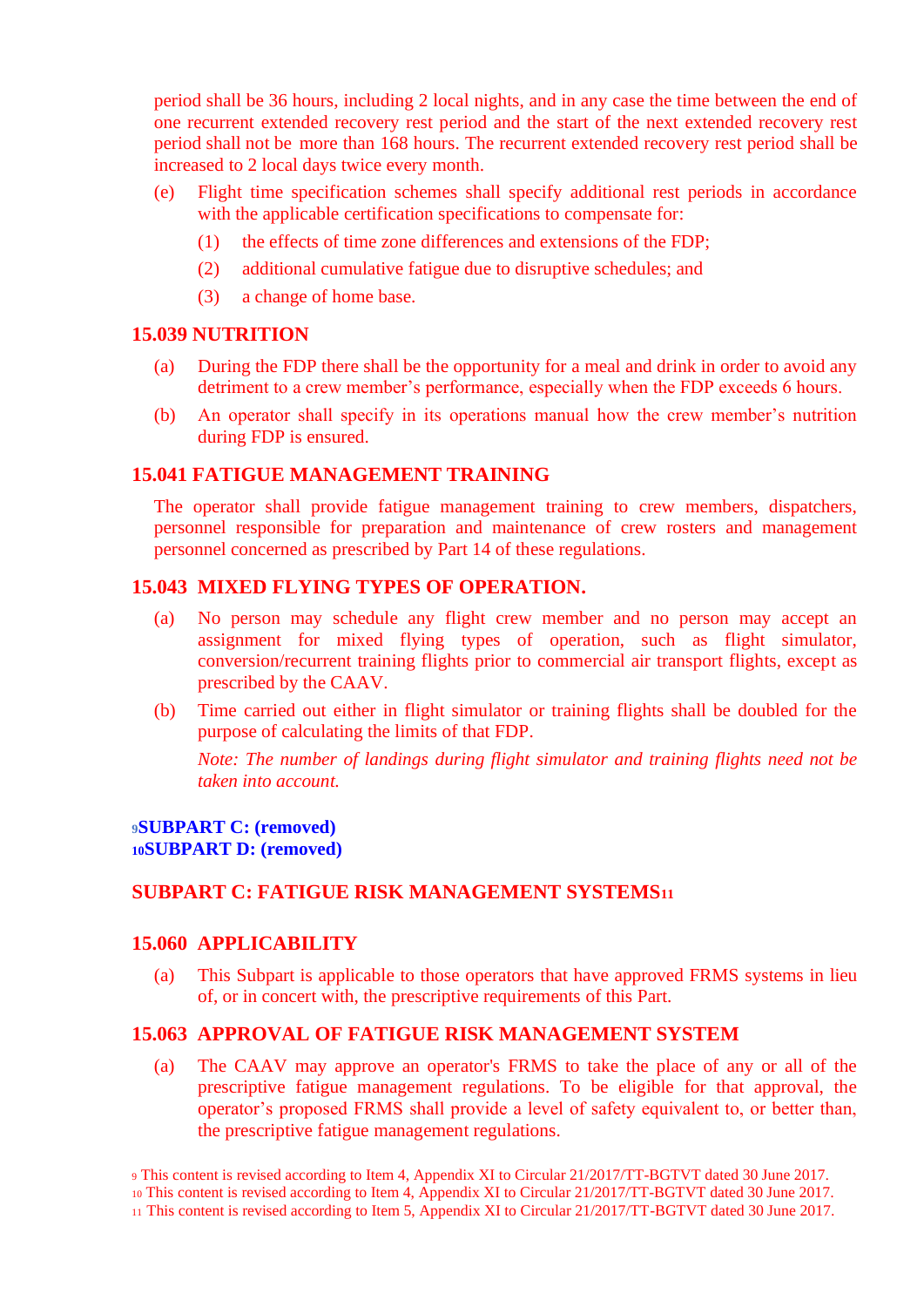- (b) The operator's FRMS shall establish a process to ensure that an FRMS provides a level of safety equivalent to, or better than, the prescriptive fatigue management regulations. As part of this process, the CAAV shall:
	- (1) Require that the operator establish maximum values for flight times and/or flight duty period(s) and duty period(s), and minimum values for rest periods. These values shall be based upon scientific principles and knowledge, subject to safety assurance processes, and acceptable to the CAAV;
	- (2) Mandate a decrease in maximum values and an increase in minimum values in the event that the operator's data indicates these values are too high or too low, respectively; and
	- (3) Approve any increase in maximum values or decrease in minimum values only after evaluating the operator's justification for such changes, based on accumulated FRMS experience and fatigue-related data.
- (c) To be eligible for approval by the CAAV, the operator's FRMS to manage fatiguerelated safety risks shall, as a minimum, meet the following general process requirements and the implementing requirements outlined in the Appendices 1 through 5 to 15.063:
	- (1) Incorporate scientific principles and knowledge within the FRMS;
	- (2) Identify fatigue-related safety hazards and the resulting risks on an ongoing basis;
	- (3) Ensure that remedial actions, necessary to effectively mitigate the risks associated with the hazards, are implemented promptly;
	- (4) Provide a system for continuous monitoring and regular assessment of the mitigation of fatigue risks achieved by such actions; and
	- (5) Provide for performance evaluation and continuous improvement to the overall performance of the FRMS.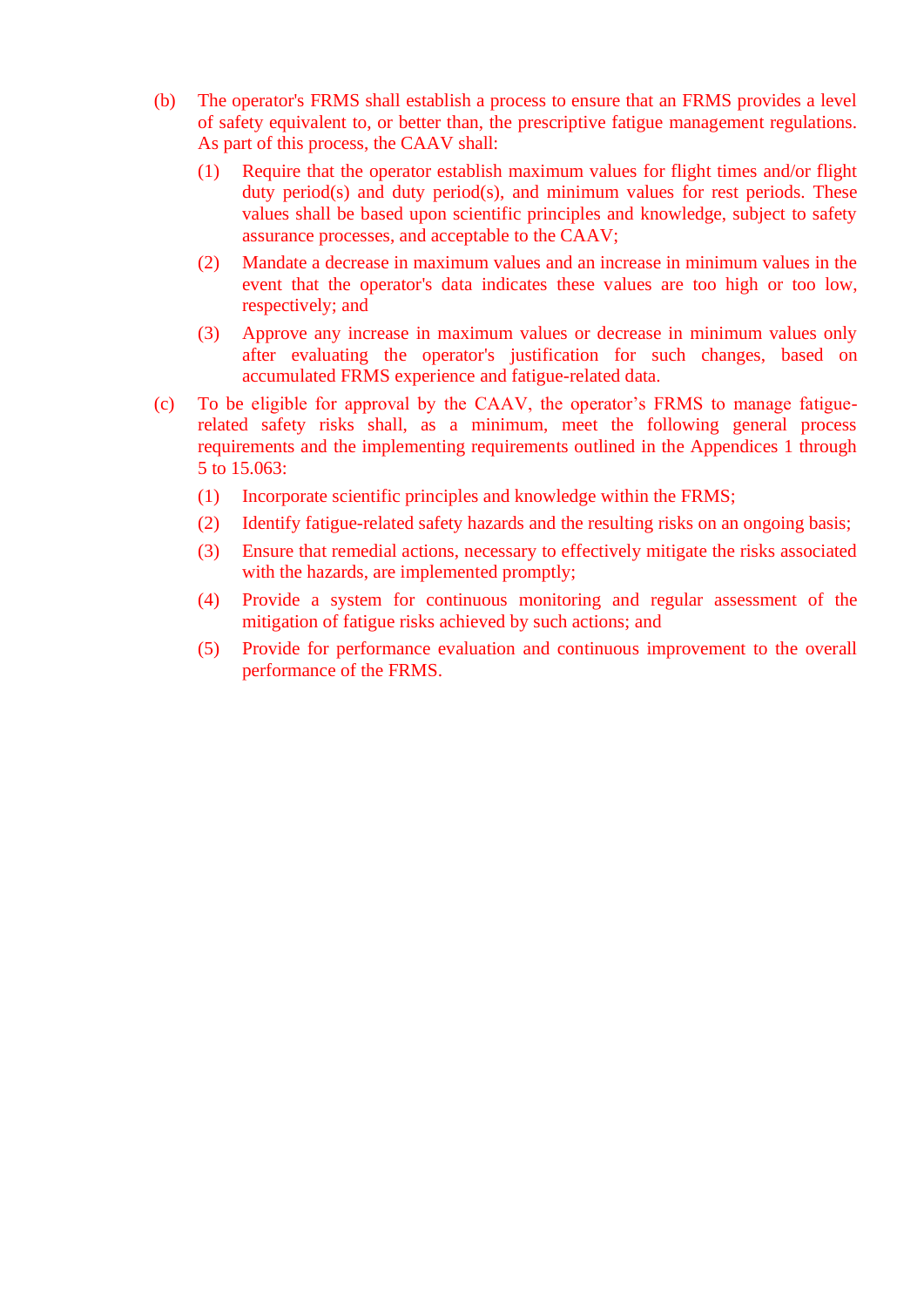## <span id="page-12-1"></span><span id="page-12-0"></span>**APPENDIX 1 TO 15.020: (***removed)<sup>12</sup>*

## <span id="page-12-2"></span>**<sup>13</sup>APPENDIX 1 TO 15.025: FLIGHT DUTY PERIOD (FDP)**

- (a) Night duties under the provisions of 15.025(b) and (d) comply with the following
	- (1) When establishing the maximum FDP for consecutive night duties, the number of sectors is limited to 4 sectors per duty.
	- (2) The operator applies appropriate fatigue risk management to actively manage the fatiguing effect of night duties of more than 10 hours in relation to the surrounding duties and rest periods.
- (b) Extension of FDP without in-flight rest

The extension of FDP without in-flight rest under the provisions of  $15.025(d)(5)$  is limited to the values specified in the table below:

| Starting time of<br><b>FDP</b> | $1 - 2$ sectors<br>(in hours) | 3 sectors (in<br>hours) | 4 sectors (in<br>hours) | 5 sectors (in<br>hours) |
|--------------------------------|-------------------------------|-------------------------|-------------------------|-------------------------|
| $06:00 - 06:14$                | Not allowed                   | Not allowed             | Not allowed             | Not allowed             |
| $06:15 - 06:29$                | 13:15                         | 12:45                   | 12:15                   | 11:45                   |
| $06:30 - 06:44$                | 13:30                         | 13:00                   | 12:30                   | 12:00                   |
| $06:45 - 06:59$                | 13:45                         | 13:15                   | 12:45                   | 12:15                   |
| $07:00 - 13:29$                | 14:00                         | 13:30                   | 13:00                   | 12:30                   |
| $13:30 - 13:59$                | 13:45                         | 13:15                   | 12:45                   | Not allowed             |
| $14:00 - 14:29$                | 13:30                         | 13:00                   | 12:30                   | Not allowed             |
| $14:30 - 14:59$                | 13:15                         | 12:45                   | 12:15                   | Not allowed             |
| $15:00 - 15:29$                | 13:00                         | 12:30                   | 12:00                   | Not allowed             |
| $15:30 - 15:59$                | 12:45                         | Not allowed             | Not allowed             | Not allowed             |
| $16:00 - 16:29$                | 12:30                         | Not allowed             | Not allowed             | Not allowed             |
| $16:30 - 16:59$                | 12:15                         | Not allowed             | Not allowed             | Not allowed             |
| $17:00 - 17:29$                | 12:00                         | Not allowed             | Not allowed             | Not allowed             |
| $17:30 - 17:59$                | 11:45                         | Not allowed.            | Not allowed             | Not allowed             |
| $18:00 - 18:29$                | 11:30                         | Not allowed             | Not allowed             | Not allowed             |
| $18:30 - 18:59$                | 11:15                         | Not allowed             | Not allowed             | Not allowed             |
| $19:00 - 05:59$                | Not allowed                   | Not allowed             | Not allowed             | Not allowed             |

## **Table 04: Maximum daily FDP with extension**

(c) Extension of FDP due to in-flight rest

- (1) In-flight rest facilities in accordance with 15.025(e)(iii) fulfil the following minimum standards:
	- (i) 'Class 1 rest facility' means a bunk or other surface that allows for a flat or near flat sleeping position. It reclines to at least 80° back angle to the

<sup>12</sup> This content is added according to Item 6, Appendix XI to Circular 21/2017/TT-BGTVT dated 30 Jun 2017

<sup>13</sup> This content is added according to Item 7, Appendix XI to Circular 21/2017/TT-BGTVT dated 30 Jun 2017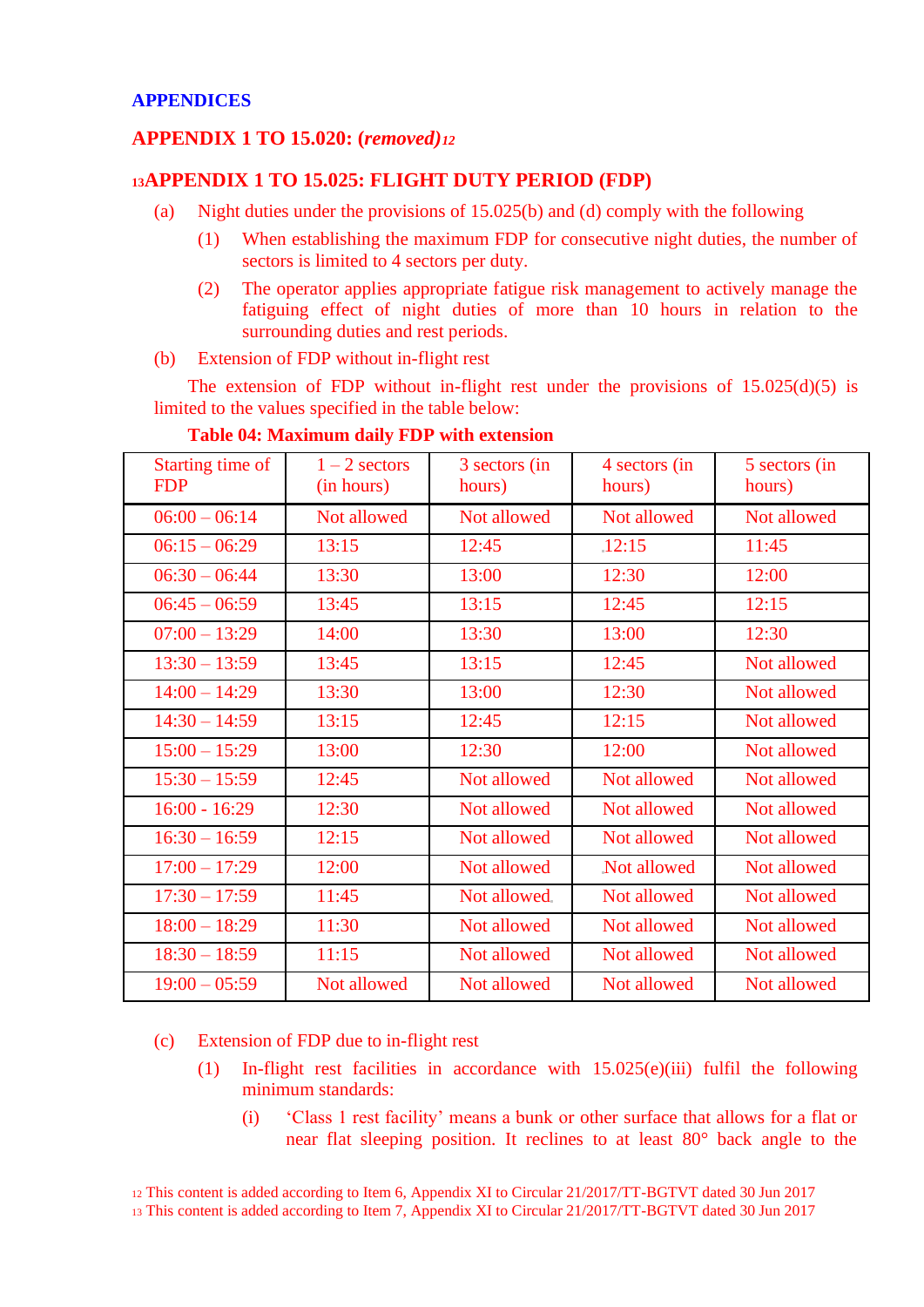vertical and is located separately from both the flight crew compartment and the passenger cabin in an area that allows the crew member to control light, and provides isolation from noise and disturbance;

- (ii) 'Class 2 rest facility' means a seat in an aircraft cabin that reclines at least 45° back angle to the vertical, has at least a pitch of 55 inches (137,5 cm), a seat width of at least 20 inches (50 cm) and provides leg and foot support. It is separated from passengers by at least a curtain to provide darkness and some sound mitigation, and is reasonably free from disturbance by passengers or crew members;
- (iii) 'Class 3 rest facility' means a seat in an aircraft cabin or flight crew compartment that reclines at least 40° from the vertical, provides leg and foot support and is separated from passengers by at least a curtain to provide darkness and some sound mitigation, and is not adjacent to any seat occupied by passengers.
- (2) The extension of FDP with in-flight rest under the provisions of 15.025 (e) complies with the following:
	- (i) the FDP is limited to 3 sectors; and
	- (ii) the minimum in-flight rest period is a consecutive 90-minute period for each crew member and 2 consecutive hours for the flight crew members at control during landing.
- (3) The maximum daily FDP under the provisions of 15.025 (e) may be extended due to in-flight rest for flight crew:
	- (i) with one additional flight crew member:
	- (A) up to 14 hours with class 3 rest facilities;
	- (B) up to 15 hours with class 2 rest facilities;
	- (C) up to 16 hours with class 1 rest facilities;
	- (ii) with two additional flight crew members:
	- (A) up to 15 hours with class 3 rest facilities;
	- (B) up to 16 hours with class 2 rest facilities;
	- (C) up to 17 hours with class 1 rest facilities.
- (4) The minimum in-flight rest for each cabin crew member is:

#### **Table 05: Minimum in-flight rest for each cabin crew member**

| Maximum extended FDP  | Minimum in-flight rest (hours) |             |             |  |  |
|-----------------------|--------------------------------|-------------|-------------|--|--|
|                       | Class 1                        | Class 2     | Class 3     |  |  |
| Up to $14:30$ hours   | 01:30                          | 01:30       | 01:30       |  |  |
| $14:31 - 15:00$ hours | 01:45                          | 02:00       | 02:20       |  |  |
| $15:01 - 15:30$ hours | 02:00                          | 02:20       | 02:40       |  |  |
| $15:31 - 16:00$ hours | 02:15                          | 02:40       | 03:00       |  |  |
| $16:01 - 16:30$ hours | 02:35                          | 03:00       | Not allowed |  |  |
| $16:31 - 17:00$ hours | 03:00                          | 03:25       | Not allowed |  |  |
| $17:01 - 17:30$ hours | 03:25                          | Not allowed | Not allowed |  |  |
| $17:31 - 18:00$ hours | 03:50                          | Not allowed | Not allowed |  |  |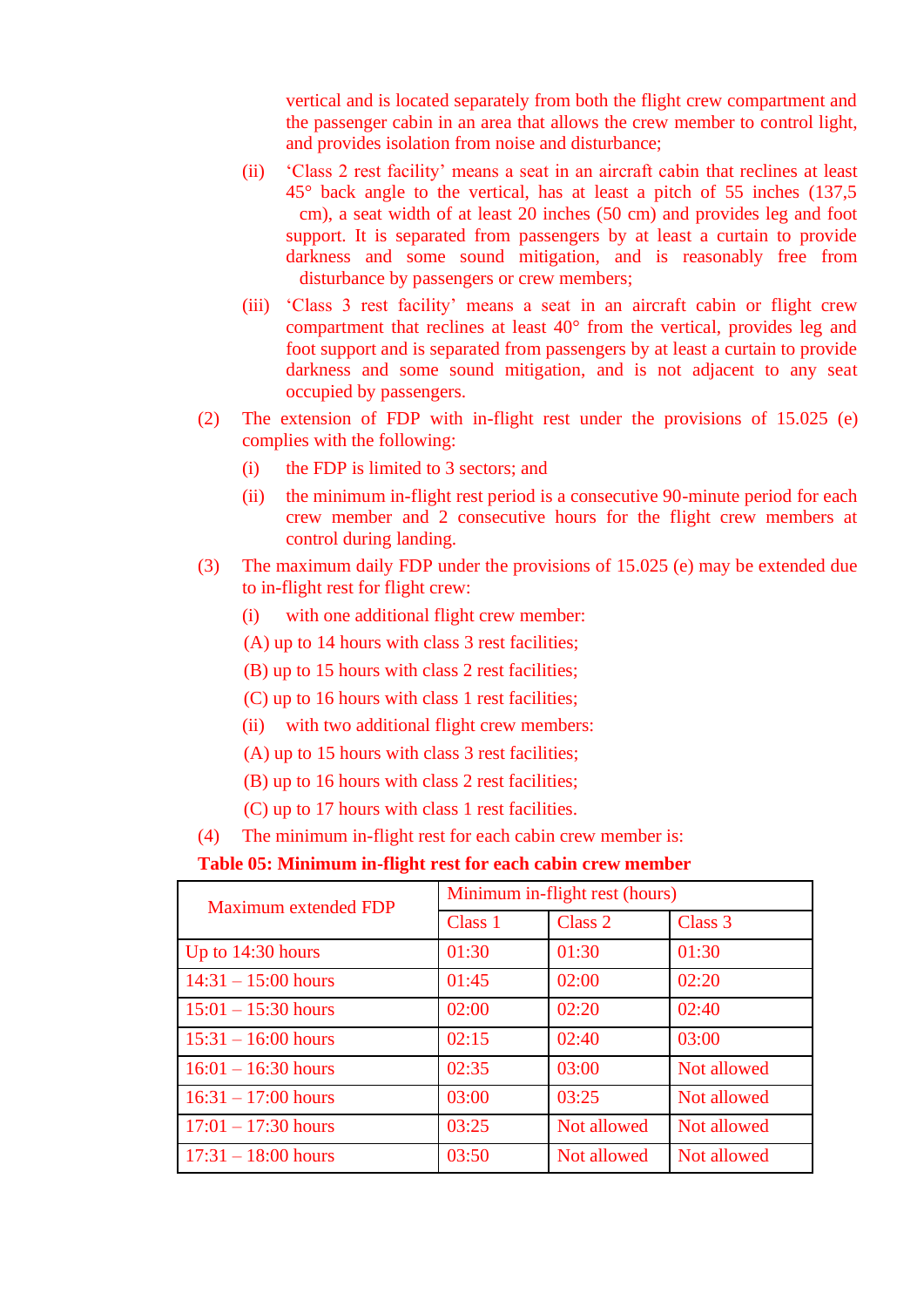- (5) The limits specified in (2) may be increased by 1 hour for FDPs that include 1 sector of more than 9 hours of continuous flight time and a maximum of 2 sectors;
- (6) All time spent in the rest facility is counted as FDP;
- (7) The minimum rest at destination is at least as long as the preceding duty period, or 14 hours, whichever is greater;
- (8) A crew member does not start a positioning sector to become part of this operating crew on the same flight.
- (d) Unforeseen circumstances in flight operations delayed reporting
	- (1) The operator may delay the reporting time in the event of unforeseen circumstances, if procedures for delayed reporting are established in the operations manual. The operator keeps records of delayed reporting. Delayed reporting procedures establish a notification time allowing a crew member to remain in his/her suitable accommodation when the delayed reporting procedure is activated. In such a case, if the crew member is informed of the delayed reporting time, the FDP is calculated as follows:
		- (i) one notification of a delay leads to the calculation of the maximum FDP according to (iii) or (iv);
		- (ii) if the reporting time is further amended, the FDP starts counting 1 hour after the second notification or at the original delayed reporting time if this is earlier;
		- (iii) when the delay is less than 4 hours, the maximum FDP is calculated based on the original reporting time and the FDP starts counting at the delayed reporting time;
		- (iv) when the delay is 4 hours or more, the maximum FDP is calculated based on the more limiting of the original or the delayed reporting time and the FDP starts counting at the delayed reporting time;
		- (v) as an exception to (i) and (ii), when the operator informs the crew member of a delay of 10 hours or more in reporting time and the crew member is not further disturbed by the operator, such delay of 10 hours or more counts as a rest period.
- (e) Operator procedures for delayed reporting should:
	- (1) specify a contacting mode;
	- (2) establish minimum and maximum notifcation times;
	- (3) avoid interference with sleeping patterns when possible.

## <span id="page-14-0"></span>**<sup>14</sup>APPENDIX 2 TO 15.025: ALLOWABLE FLIGHT DUTY PERIOD - SINGLE PILOT.**

(a) The maximum allowable FDP may be extended for single-pilot operations as provided in the following table:

| Reporting time  | Number of landings as operating flight crew member |               |             |  |  |  |
|-----------------|----------------------------------------------------|---------------|-------------|--|--|--|
|                 | 1 - 4                                              |               | $>= 6$      |  |  |  |
| $07:00 - 17:59$ | 09:30 hours                                        | $08:30$ hours | 08:00 hours |  |  |  |
| $18:00 - 21:59$ | 08:30 hours                                        | 08:00 hours   | 08:00 hours |  |  |  |

#### Table 06: Reporting time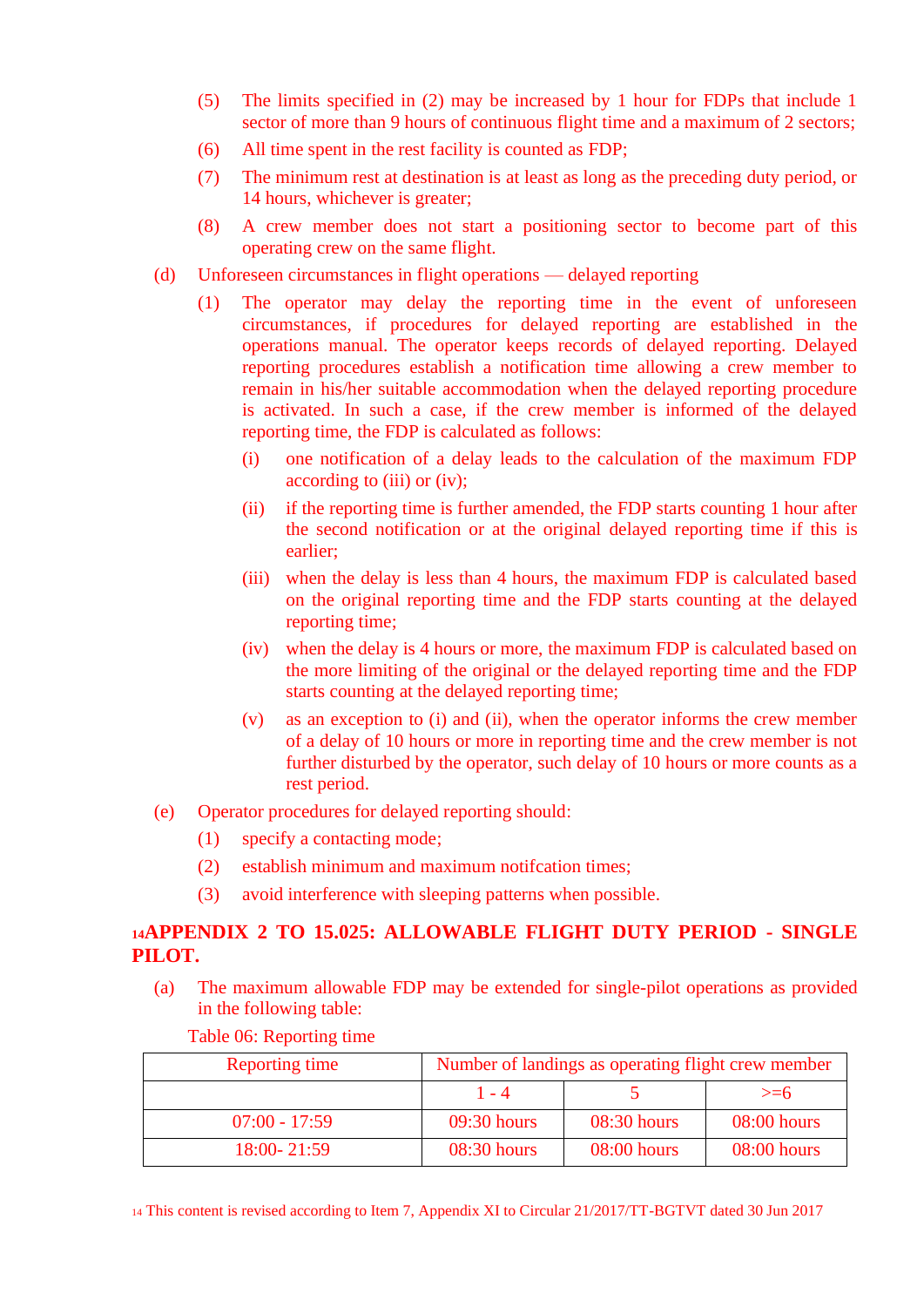| $22:00 - 04:59$ | $08:00$ hours | $08:00$ hours | $08:00$ hours |
|-----------------|---------------|---------------|---------------|
| $05:00 - 06:59$ | $08:30$ hours | $08:00$ hours | $08:00$ hours |

- (b) For flights operated by a single pilot and conducted wholly under VFR, allowable FDPs must be derived from first column (column addressing 1-4 landings).
	- (1) This although, in this case, there is no limit to the number of landings;
	- (2) Where the number of landings exceeds an average of 4 per hour. a break of at least 30 minutes must be taken within any period of 3 consecutive hours.

## <span id="page-15-0"></span>**<sup>15</sup>APPENDIX 2 TO 15.031: SPLIT DUTY**

The increase of limits on flight duty, under the provisions of 15.031, complies with the following:

- (a) The break on the ground within the FDP has a minimum duration of 3 consecutive hours.
- (b) The break excludes the time allowed for post and pre-flight duties and travelling. The minimum total time for post and pre-flight duties and travelling is 30 minutes. The operator specifes the actual times in its operations manual taking into account aircraft type, type of operation and airport conditions.
- (c) The maximum FDP specifed in 15.025 (b) may be increased by up to 50 % of the break.
- (d) Suitable accommodation is provided either for a break of 6 hours or more or for a break that encroaches the window of circadian low (WOCL).
- (e) In all other cases:
	- (1) accommodation is provided;
	- (2) any time of the actual break exceeding 6 hours or any time of the break that encroaches the WOCL does not count for the extension of the FDP.
- (f) Split duty cannot be combined with in-flight rest

## <span id="page-15-1"></span>**<sup>16</sup>APPENDIX 1 TO 15.033: STANDBY**

The modifcation of limits on flight duty, duty and rest periods under the provisions of 15.233 complies with the following:

- (a) Airport standby
	- (1) If not leading to the assignment of an FDP, airport standby is followed by a rest period as specifed in 15.037.
	- (2) If an assigned FDP starts during airport standby, the following applies:
		- (i) the FDP counts from the start of the FDP. The maximum FDP is reduced by any time spent on standby in excess of 4 hours;
		- (ii) the maximum combined duration of airport standby and assigned FDP as specifed in 15.025 (b) and (d) is 16 hours.
- (b) Standby other than airport standby:
	- (1) the maximum duration of standby other than airport standby is 16 hours;
	- (2) The operator's standby procedures are designed to ensure that the combination of standby and FDP do not lead to more than 18 hours awake time;
	- (3) 25 % of time spent on standby other than airport standby counts as duty time for

<sup>15</sup> This content is revised according to Item 8, Appendix XI to Circular 21/2017/TT-BGTVT dated 30 Jun 2017 <sup>16</sup> This content is revised according to Item 9, Appendix XI to Circular 21/2017/TT-BGTVT dated 30 Jun 2017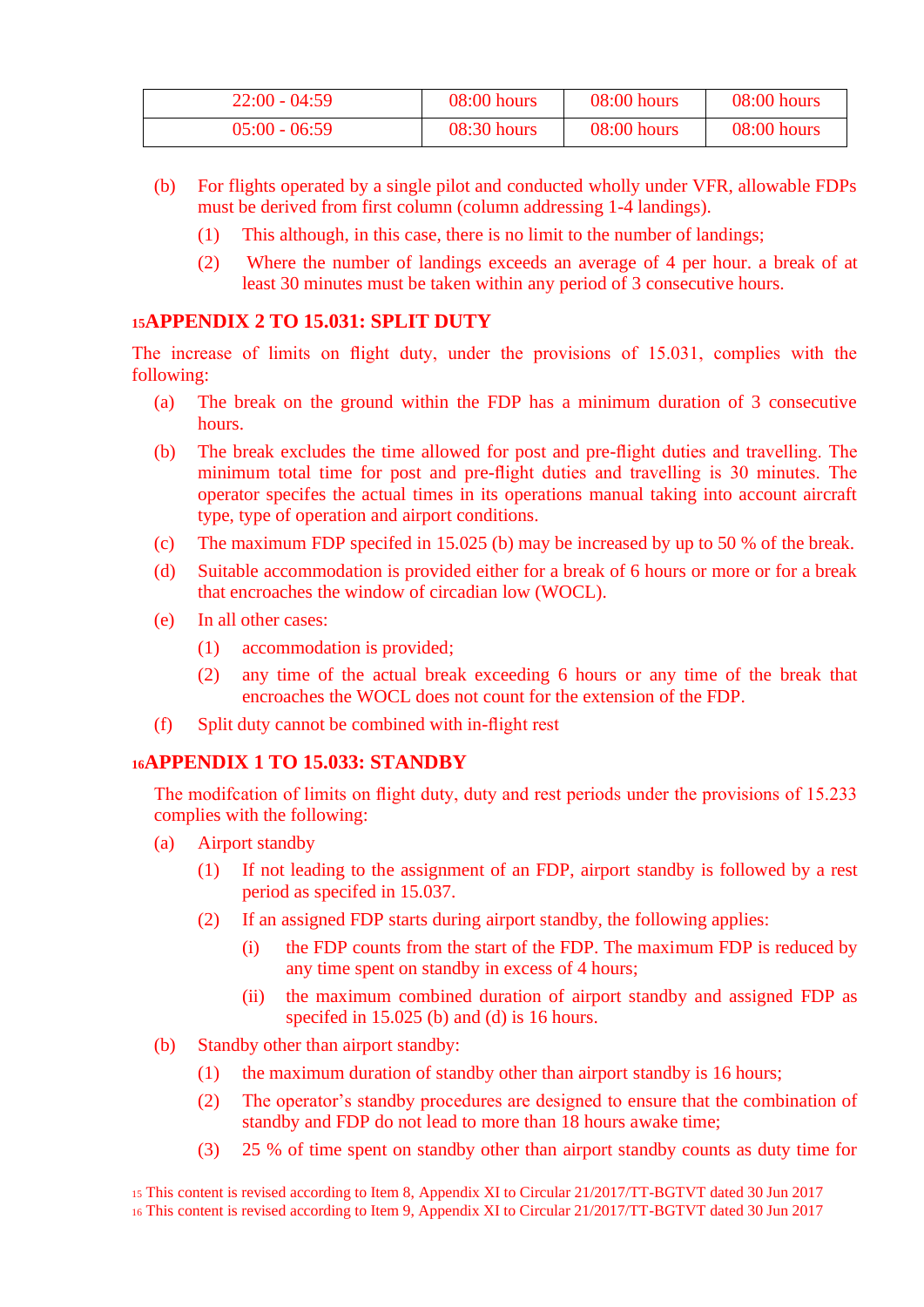the purpose of 15.027;

- (4) standby is followed by a rest period in accordance with 15.037;
- (5) standby ceases when the crew member reports at the designated reporting point;
- (6) if standby ceases within the frst 6 hours, the maximum FDP counts from reporting;
- (7) if standby ceases after the frst 6 hours, the maximum FDP is reduced by the amount of standby time exceeding 6 hours;
- (8) (8) if the FDP is extended due to in-flight rest according to Appendix 1 to 15.025 (c), or to split duty according to Appendix 1 to 15.031, the 6 hours of paragraph (6) and (7) are extended to 8 hours;
- (9) if standby starts between 23:00 and 07:00, the time between 23:00 and 07:00 does not count towards the reduction of the FDP under (6), (7) and (8) until the crew member is contacted by the operator;
- (10) the response time between call and reporting time established by the operator allows the crew member to arrive from his/her place of rest to the designated reporting point within a reasonable time.

#### <span id="page-16-0"></span>**APPENDIX 2 TO 15.033: (***removed)<sup>17</sup>*

#### <span id="page-16-1"></span>**<sup>18</sup>APPENDIX 1 TO 15.035: RESERVE**

The operator assigns duties to a crew member on reserve under the provisions of 15.035 complying with the following:

- (a) An assigned FDP counts from the reporting time.
- (b) Reserve times do not count as duty period for the purpose of 15.025 and 15.037.
- (c) The operator defines the maximum number of consecutive reserve days within the limits of 15.037(d).
- (d) To protect an 8-hour sleep opportunity, the operator rosters a period of 8 hours, taking into account fatigue management principles, for each reserve day during which a crew member on reserve is not contacted by the operator.

#### **<sup>19</sup>APPENDIX 1 TO 15.037: REST PERIODS**

- (a) Disruptive schedules
	- (1) If a transition from a late finish/night duty to an early start (before 08am local time) is planned at home base, the rest period between the 2 FDPs includes 1 local night;
	- (2) If a crew member performs 4 or more night duties, early starts or late fnishes between 2 extended recovery rest periods as defned in 15.037(d), the second extended recovery rest period is extended to 60 hours.
- (b) Time zone differences
	- (1) For the purpose of 15.037(e)(1), 'rotation' is a series of duties, including atleast one flight duty, and rest period out of home base, starting at home base and ending when returning to home base for a rest period where the operator is no longer responsible for the accommodation of the crew member;
	- (2) The operator monitors rotations and combinations of rotations in terms of their

<sup>17</sup> This content is added according to Item 10, Appendix XI to Circular 21/2017/TT-BGTVT dated 30 Jun 2017

<sup>18</sup> This content is added according to Item 11, Appendix XI to Circular 21/2017/TT-BGTVT dated 30 Jun 2017

<sup>19</sup> This content is revised according to Item 12, Appendix XI to Circular 21/2017/TT-BGTVT dated 30 Jun 2017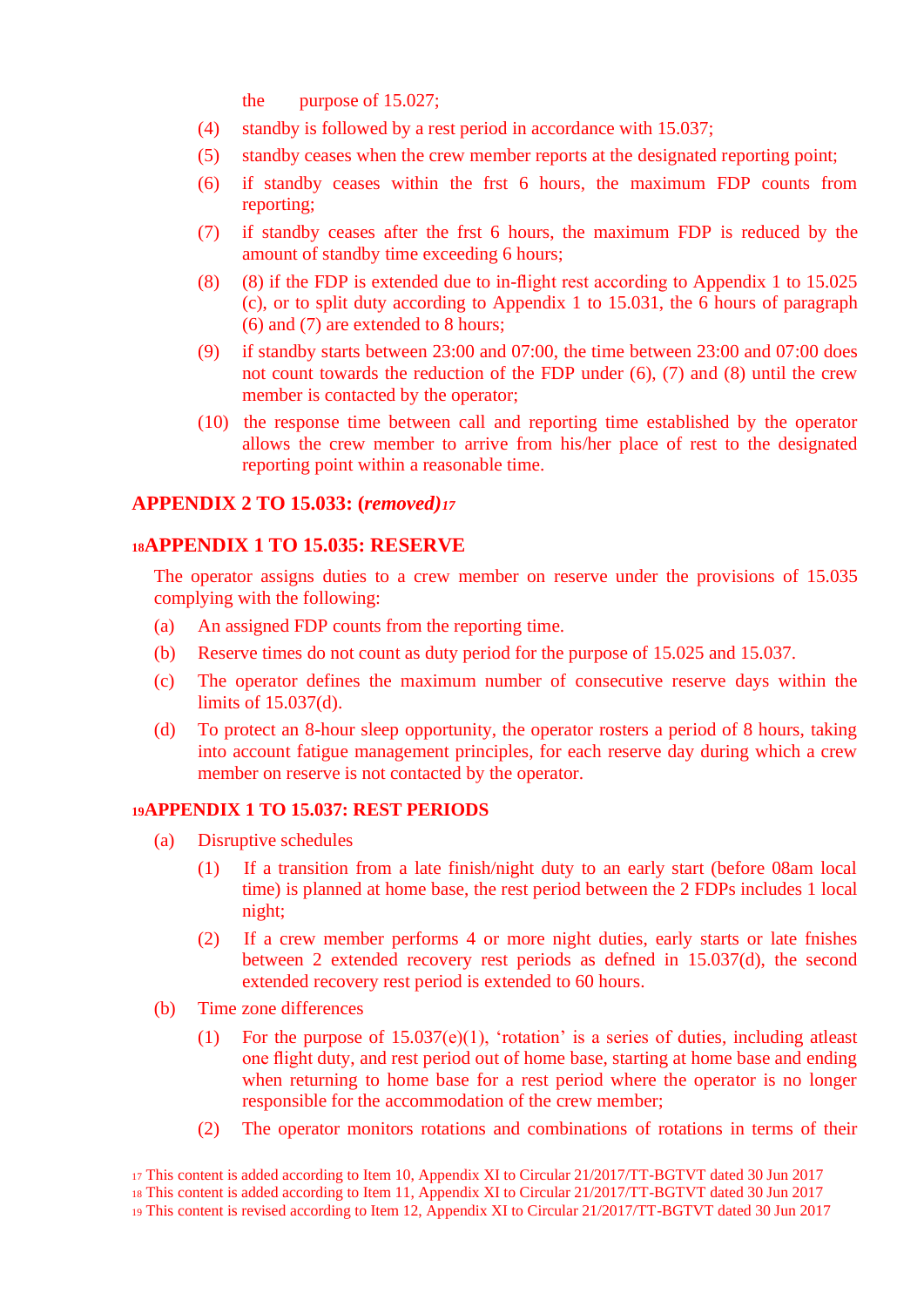effect on crew member fatigue, and adapts the rosters as necessary;

- (3) Time zone differences are compensated by additional rest, as follows:
	- (i) At home base, if a rotation involves a 4 hour time difference or more, the minimum rest is as specifed in the following table.

## **Table 07: Minimum local nights of rest at home base to compensate for time zone differences**

| Maximum time difference (h) between<br>reference time and local time where a<br>crew member rests during a rotation | Time elapsed (h) since reporting for the first FDP<br>in a rotation involving at least 4-hour time<br>difference to the reference time |              |              |      |  |  |
|---------------------------------------------------------------------------------------------------------------------|----------------------------------------------------------------------------------------------------------------------------------------|--------------|--------------|------|--|--|
|                                                                                                                     | $<$ 48                                                                                                                                 | $48 - 71:59$ | $72 - 95:59$ | > 96 |  |  |
| <6                                                                                                                  |                                                                                                                                        | <b>ALC</b>   |              |      |  |  |
| $> 6$ and $\leq 9$                                                                                                  |                                                                                                                                        |              |              |      |  |  |
| $> 9$ and $< 12$                                                                                                    |                                                                                                                                        |              |              |      |  |  |

(ii) Away from home base, if an FDP involves a 4-hour time difference or more, the minimum rest following that FDP is at least as long as the preceding duty period, or 14 hours, whichever is greater.

By wayof derogation from point  $(b)(3)(i)$  and only once between 2 recurrent extended recovery rest periods as specifed in 15.037(d), the minimum rest provided under this point (b)(3)(ii) may also apply to home base if the operator provides suitable accommodation to the crew member;

- (4) In case of an Eastward-Westward or Westward-Eastward transition, at least 3 local nights of rest at home base are provided between alternating rotations.
- (5) The monitoring of combinations of rotations is conducted under the operator's management system provisions.
- (c) Reduced rest
	- (1) The minimum reduced rest periods under reduced rest arrangements are 12 hours at home base and 10 hours out of base;
	- (2) Reduced rest is used under Operator's fatigue risk management program;
	- (3) The rest period following the reduced rest is extended by the difference between the minimum rest period specifed in 15.037 (a) or (b) and the reduced rest;
	- (4) The FDP following the reduced rest is reduced by the difference between the minimum rest periodspecifed in 15.037 (a) or (b) as applicable and the reduced rest;
	- (5) There is a maximum of 2 reduced rest periods between 2 recurrent extended recovery rest periods specifed in accordance with 15.035 (d).

## <span id="page-17-0"></span>**APPENDIX 1 TO 15.045:** *(Removed)<sup>20</sup>*

## <span id="page-17-1"></span>**<sup>21</sup>APPENDIX 1 TO 15.063: FRMS POLICY**

- (a) A Fatigue Risk Management System (FRMS) established in accordance with this Part shall contain, at a minimum:
	- (1) The operator shall define its FRMS policy, with all elements of the FRMS clearly

<sup>20</sup> This content is added according to Item 13, Appendix XI to Circular 21/2017/TT-BGTVT dated 30 Jun 2017

<sup>21</sup> This content is added according to Item 19, Appendix XIII to Circular 03/2016/TT-BGTVT dated 31 March 2016.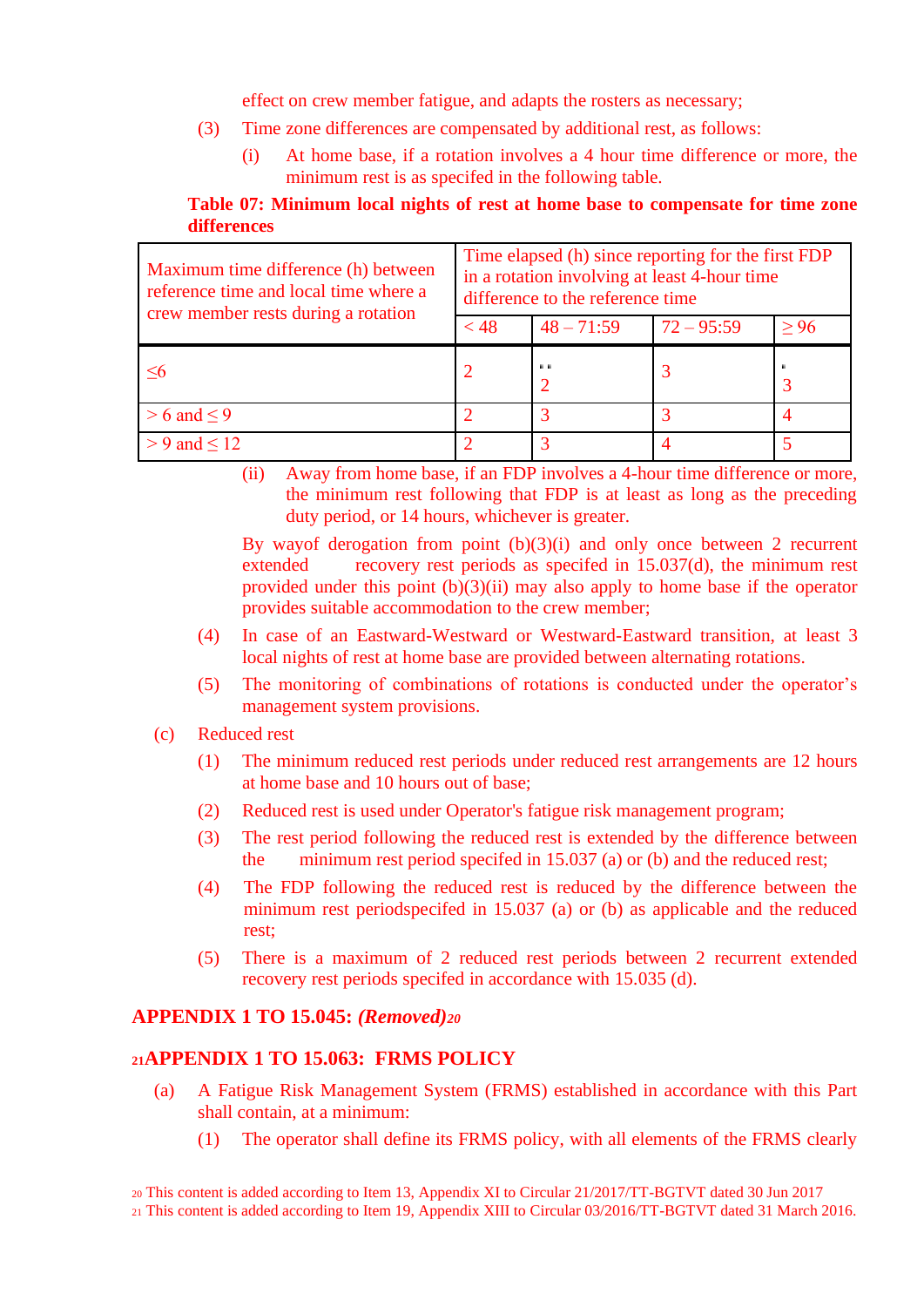identified.

- (2) The policy shall require that the scope of FRMS operations be clearly defined in the operations manual.
- (b) The policy shall:
	- (1) Reflect the shared responsibility of management, flight and cabin crews, and other involved personnel;
	- (2) Clearly state the safety objectives of the FRMS;
	- (3) Be signed by the accountable executive of the organization;
	- (4) Be communicated, with visible endorsement, to all the relevant areas and levels of the organization;
	- (5) Declare management commitment to effective safety reporting;
	- (6) Declare management commitment to the provision of adequate resources for the FRMS;
	- (7) Declare management commitment to continuous improvement of the FRMS;
	- (8) Require that clear lines of accountability for management, flight and cabin crews, and all other involved personnel are identified; and
	- (9) Require periodic reviews to ensure it remains relevant and appropriate.

### <span id="page-18-0"></span>**APPENDIX 2 TO 15.063: FRMS DOCUMENTATION<sup>22</sup>**

- (a) An operator shall develop and keep current FRMS documentation that describes and records:
	- (1) FRMS policy and objectives;
	- (2) FRMS processes and procedures;
	- (3) Accountabilities, responsibilities and authorities for these processes and procedures;
	- (4) Mechanisms for ongoing involvement of management, flight and cabin crew members, and all other involved personnel;
	- (5) FRMS training programmes, training requirements and attendance records;
	- (6) Scheduled and actual flight times, duty periods and rest periods with significant deviations and reasons for deviations noted; and
- (b) FRMS outputs including findings from collected data, recommendations, and actions taken.

## <span id="page-18-1"></span>**APPENDIX 3 TO 15.063: FATIGUE RISK MANAGEMENT PROCESSES<sup>23</sup>**

- (a) An operator shall develop and maintain three fundamental and documented processes for fatigue hazard identification:
	- (1) The predictive process shall identify fatigue hazards by examining crew scheduling and taking into account factors known to affect sleep and fatigue and their effects on performance. Methods of examination may include but are not limited to:
		- (i) Operator or industry operational experience and data collected on similar types of operations;
		- (ii) Evidence-based scheduling practices; and

22 This content is added according to Item 10, Appendix XI to Circular 21/2017/TT-BGTVT dated 30 Jun 2017

23 This content is added according to Item 19, Appendix XIII to Circular 03/2016/TT-BGTVT dated 31 March 2016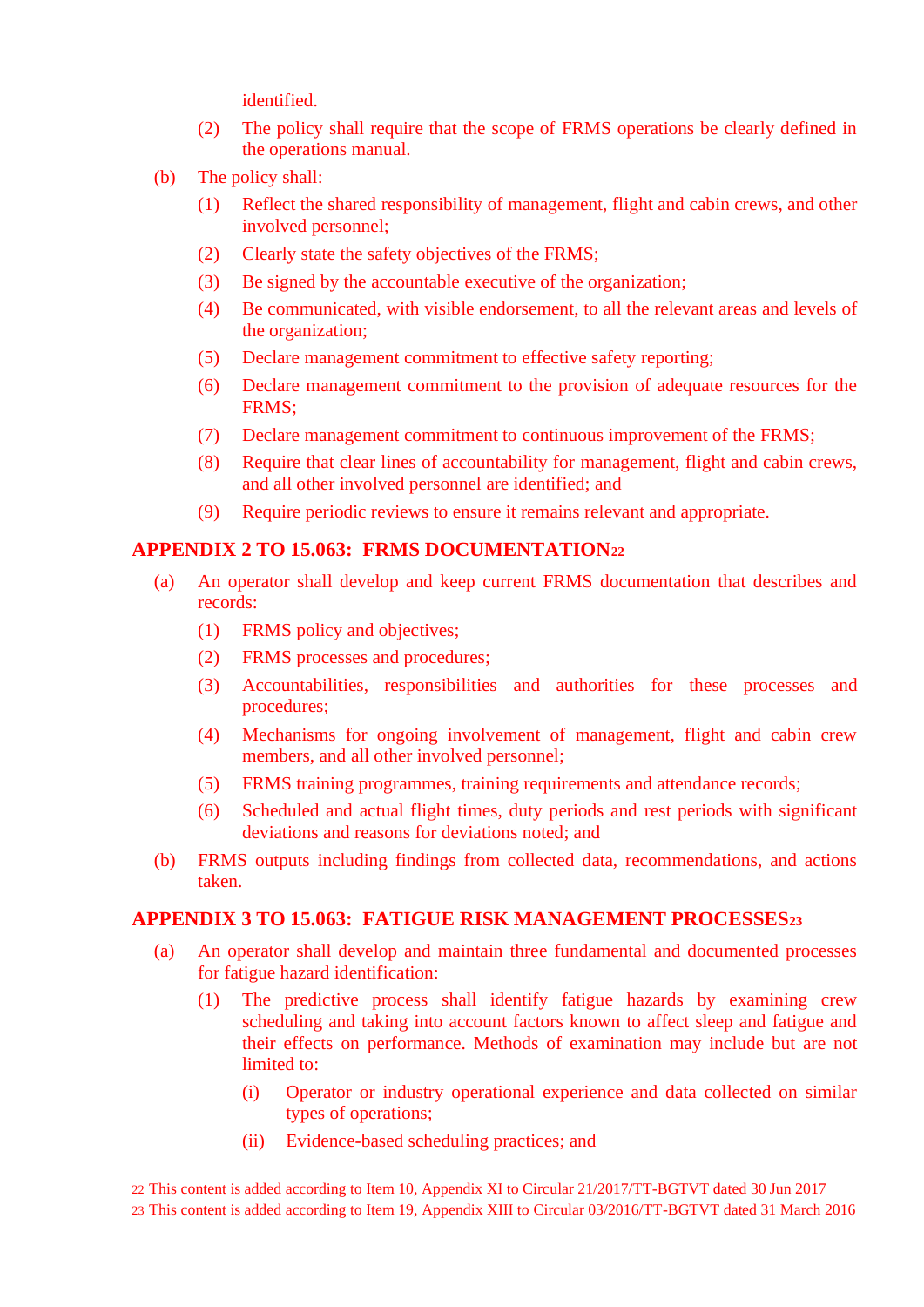- (iii) Bio-mathematical models.
- (2) The proactive process shall identify fatigue hazards within current flight operations. Methods of examination may include but are not limited to:
	- (i) Self-reporting of fatigue risks;
	- (ii) Crew fatigue surveys;
	- (iii) Relevant flight and cabin crew performance data;
	- (iv) Available safety databases and scientific studies; and
	- (v) Analysis of planned versus actual time worked.
- (3) The reactive process shall identify the contribution of fatigue hazards to reports and events associated with potential negative safety consequences in order to determine how the impact of fatigue could have been minimized. At a minimum, the process may be triggered by any of the following:
	- (i) Fatigue reports;
	- (ii) Confidential reports;
	- (iii) Audit reports;
	- (iv) Incidents; and
	- (v) Flight data analysis events.
- (b) An operator shall develop and implement risk assessment procedures that determine the probability and potential severity of fatigue-related events and identify when the associated risks require mitigation.The risk assessment procedures shall review identified hazards and link them to:
	- (1) Operational processes;
	- (2) Their probability;
	- (3) Possible consequences; and
	- (4) The effectiveness of existing safety barriers and controls.
- (c) An operator shall develop and implement risk mitigation procedures that:
	- (1) Select the appropriate mitigation strategies;
	- (2) Implement the mitigation strategies; and
	- (3) Monitor the strategies' implementation and effectiveness.

## <span id="page-19-0"></span>**APPENDIX 4 TO 15.063: FRMS SAFETY ASSURANCE PROCESSES<sup>24</sup>**

- (a) The operator shall develop and maintain FRMS safety assurance processes to:
	- (1) Provide for continuous FRMS performance monitoring, analysis of trends, and measurement to validate the effectiveness of the fatigue safety risk controls. The sources of data may include, but are not limited to:
		- (i) Hazard reporting and investigations; (ii) Audits and surveys; and
		- (ii) Reviews and fatigue studies;
	- (2) Provide a formal process for the management of change which shall include but is not limited to:
		- (i) Identification of changes in the operational environment that may affect FRMS;
		- (ii) Identification of changes within the organization that may affect FRMS; and